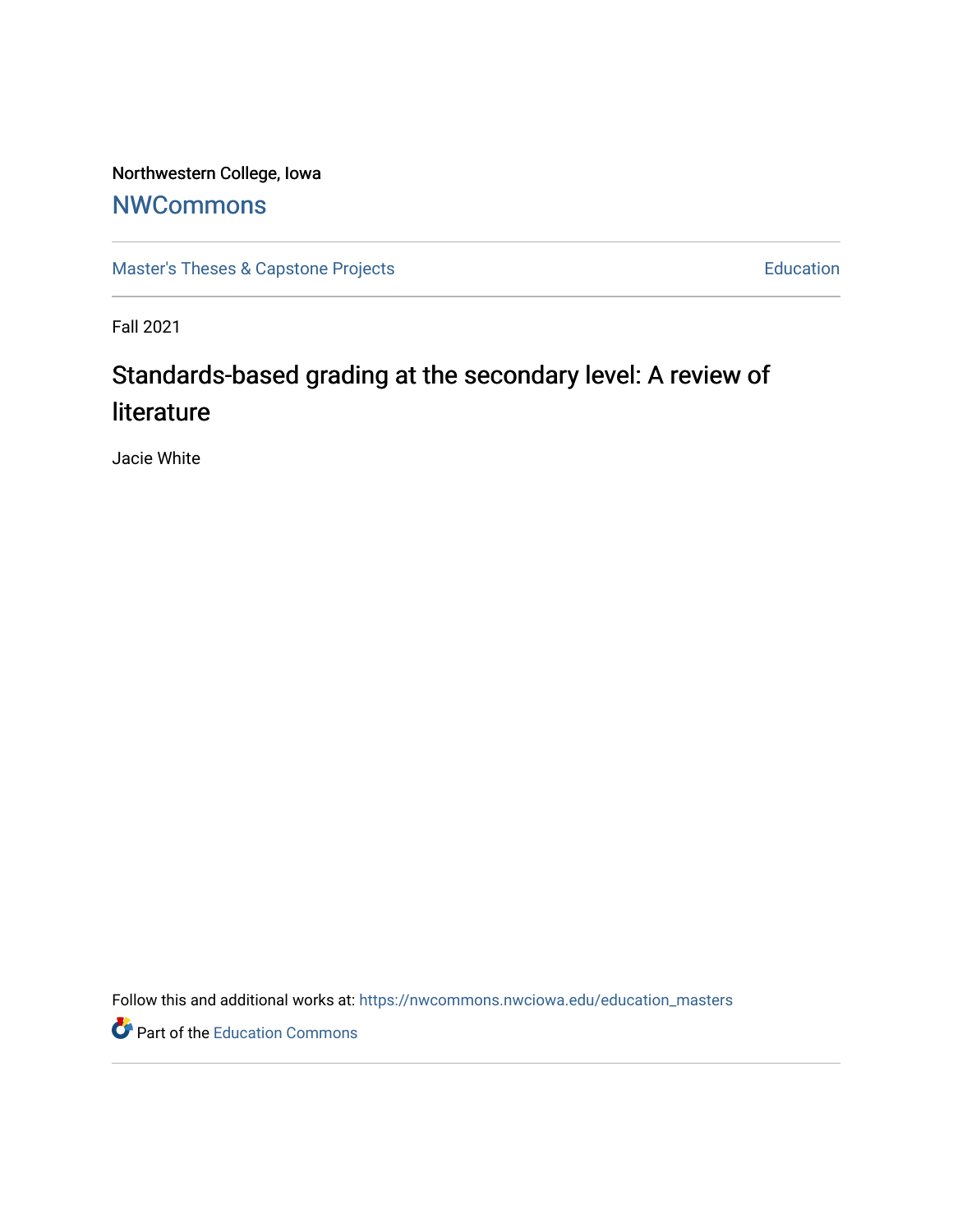### <span id="page-1-0"></span>**Standards-based grading at the secondary level: A review of literature**

Jacie White

Northwestern College

A Literature Review Presented

in Partial Fulfillment of the Requirements

For the Degree of Master of Education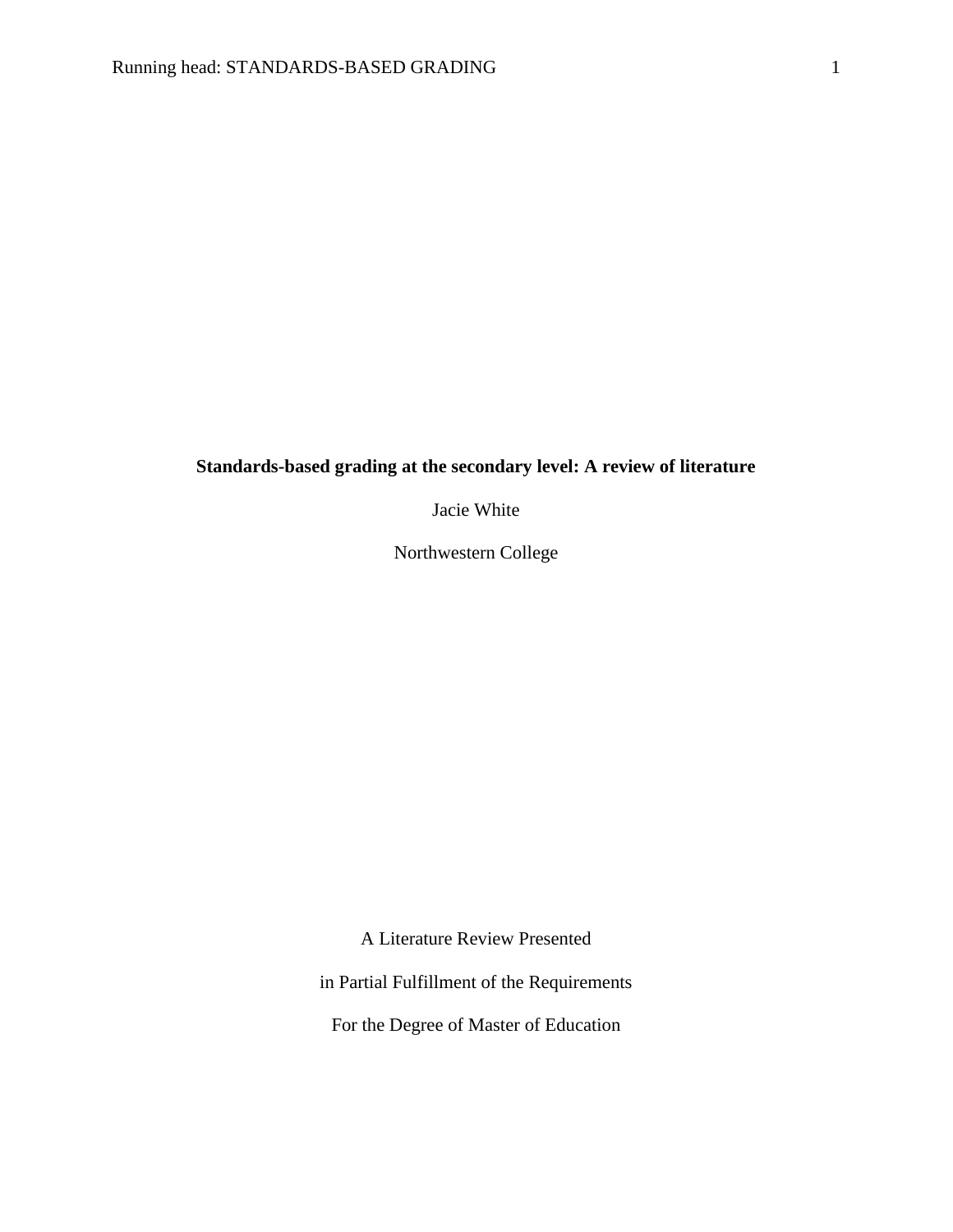#### **Abstract**

<span id="page-2-0"></span>Grading systems have become a topic of interest at the secondary level. Even though the shift to standards-based grading is a daunting task for districts, post-secondary educational institutions are taking on grading reform at even higher educational levels. It is challenging for secondary teachers to narrow down the key elements of grading and prepare for the shift in mindset needed for a standards-based system. Research shows beneficial elements for learning after implementing a full standards-based system, but transforming a district's grading system is a major undertaking. While there are benefits for all stakeholders involved when reforming beliefs about grading practices, many districts recognize several elements that make this implementation such a difficult shift. The review examines standards-based systems at the secondary and postsecondary levels to find key elements of a standards-based system, benefits, drawbacks, and to analyze implementation at both levels of education.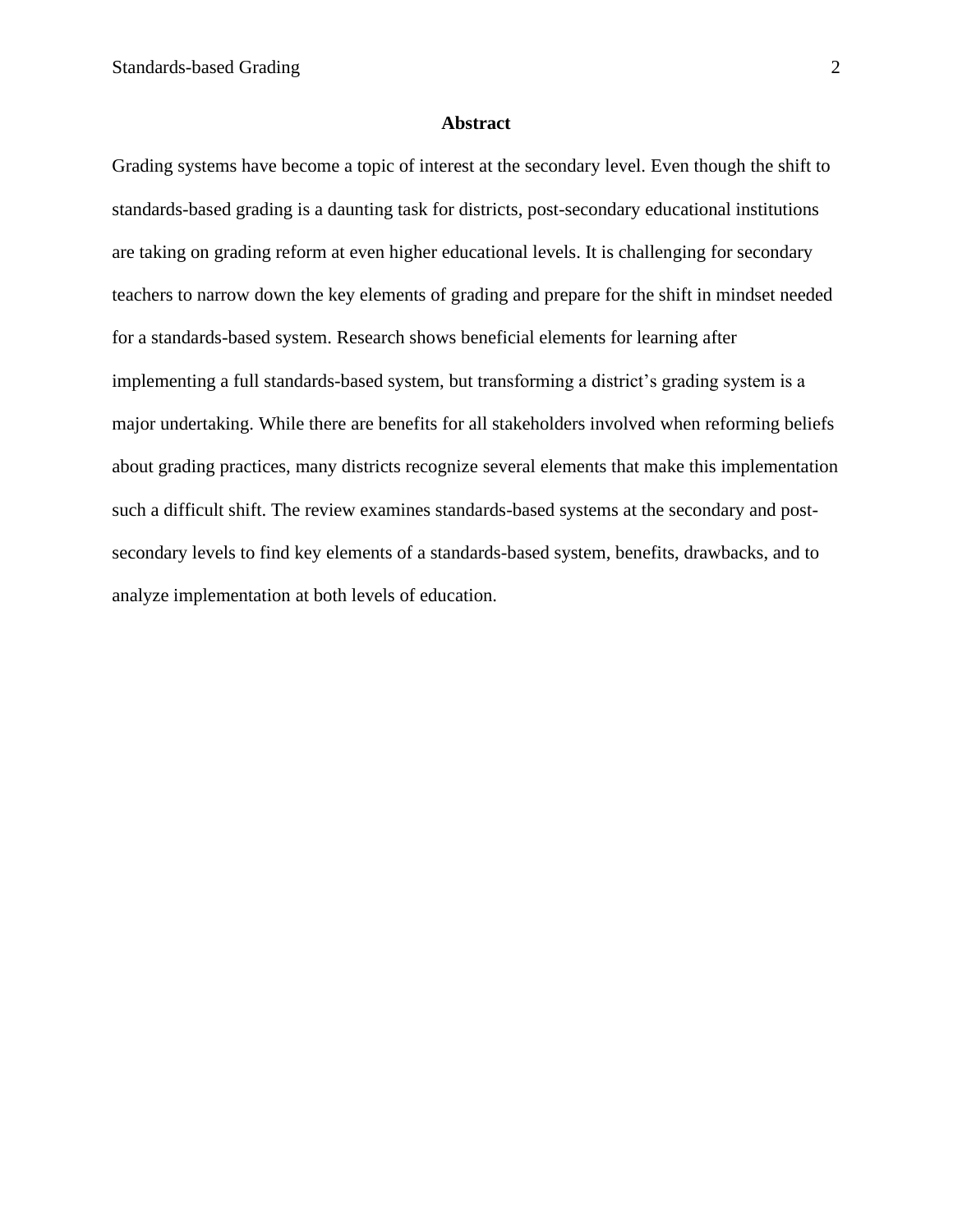## Table of Contents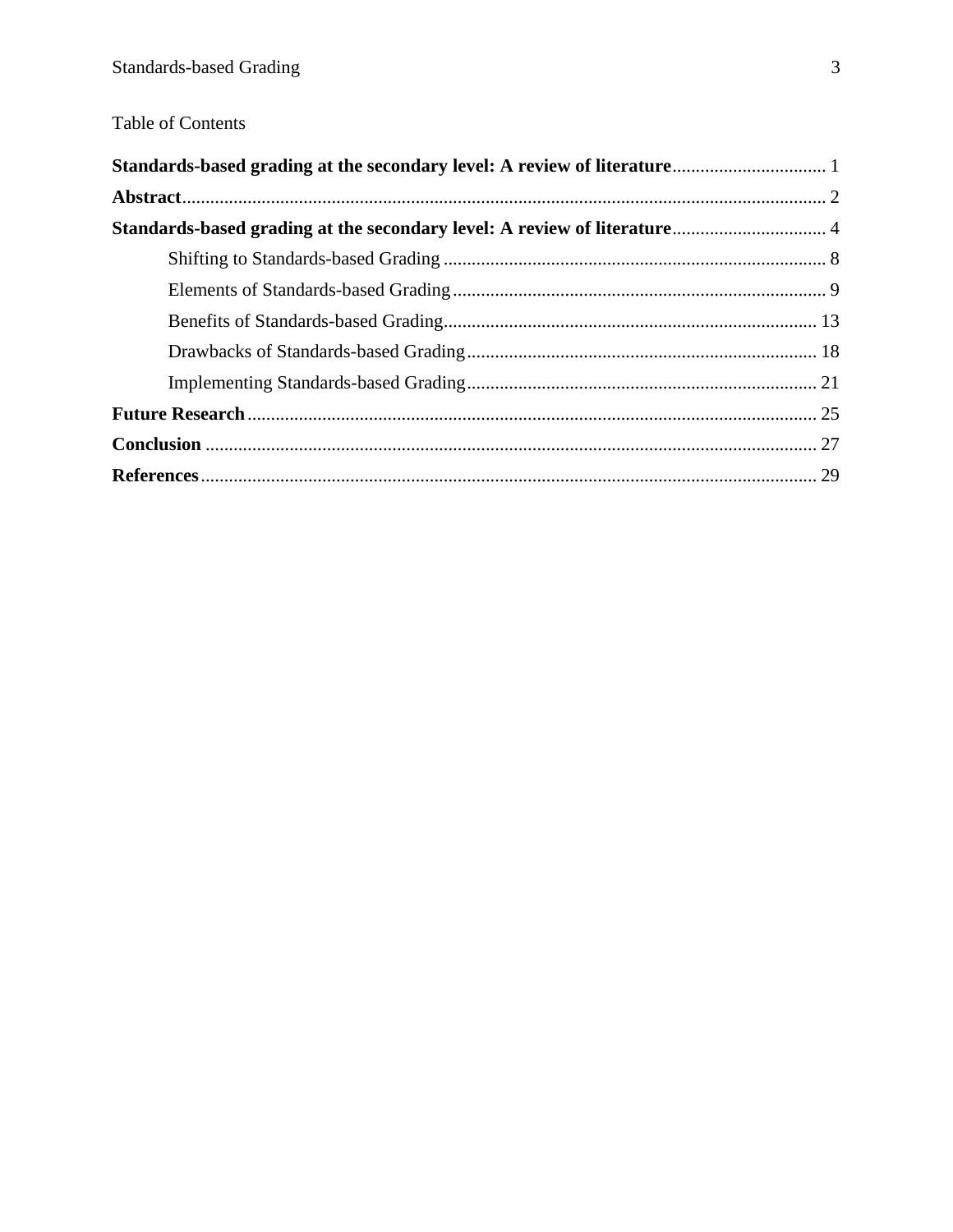<span id="page-4-0"></span>Grading systems in education have become more of a debate amongst education systems, and more specifically amongst various educational levels. While there seem to be many different types of grading, each presents justifiable data as to which system is most beneficial for students. Today in education, first-year teachers are often subject to learning grading systems based on their first teaching placement, and teacher education programs need to take a responsibility to prepare and support early career teachers in developing aspects of curriculum and instructional alignment (Battistone et al., 2019). Many schools utilize the grading system implemented years prior simply because that is how their systems are set up (Townsley et al., 2019). Schools lack the time, understanding, and knowledge of grading reform to pursue a new grading system (Townsley et al., 2019). It takes a group of teacher leaders and administration to challenge the status quo of a grading system to truly reform it. Some grading systems are more prominent at the primary level, while other systems are prominent at the high school level; these systems do not always align with post-secondary grading systems because post-secondary has to have consistency and standardization for accreditation purposes (Sadik, 2011). One prominent system that has been coming into conversation for the last two decades is standards-based grading. Because the grading systems between multiple levels are not unified, we often find stakeholders misinformed on what proficiency means and need to spend the time to learn about how proficiency-based grading is shifting education and providing a stronger, more immediate feedback practice (Twadell et al., 2019). Communication on achievement needs to be clear, consistent, and unified, and traditional grading systems lack these elements (Schimmer et al., 2018). Traditional grading systems carry the message of failure while standards-based grading motivates to strive for higher achievement in education. According to research by Griffin and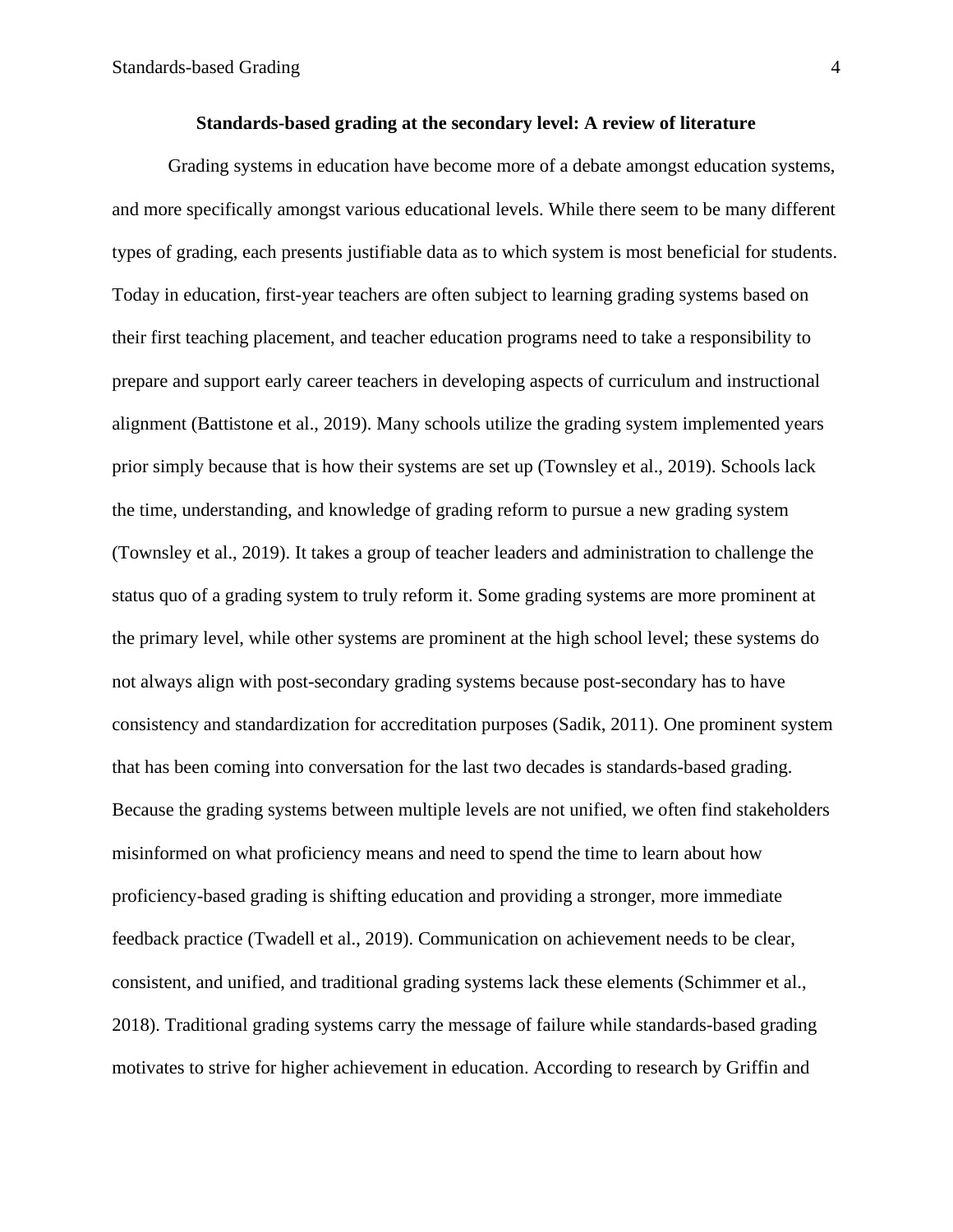Townsley (2021), grade inflation causes students who would have failed a course based on performance to actually pass a course due to inflation by other behaviors graded in the classroom. Not only is grade inflation and lack of communication an issue with grading policies, but there is also a lack of consistency from secondary to post-secondary schooling. While high schools may be jumping on board to more effective grading practices, many parents, students, and other stakeholders are concerned with the lack of alignment for students pursuing college as a post-secondary education route (Townsley et al., 2019).

The problem is that some teachers are willing and ready to implement a more effective grading system, such as standards-based grading, in their own classroom, but district policies, stakeholder pushback, and lack of consistency for college-bound students are holding them back. Schimmer (2016) highlights crucial steps to quality implementation and crucial conversations to have with stakeholders at all levels throughout the implementation to help move the process forward. In order to truly implement strategies to make learning proficiency communication more effective and informative in classrooms, teachers need a replacement of the traditional view of grading to shift to a reflection of learning that students earn (Schimmer 2016). Some secondary teachers recognize that standards-based grading communicates more effectively than its traditional counterpart but are unable to implement a true standards-based system because it requires a full district implementation plan. Many teachers and districts are unwilling to overhaul their grading and reporting policies in favor of a total shift away from a traditional grading mindset (Schimmer, 2016). Often, the reforms of new grading systems are not implemented in an effective manner. Poor implementation deters districts from analyzing how they could effectively shift their practices through action steps which provide adequate professional development during multiple years prior to implementation (Townsley et al., 2019). Districts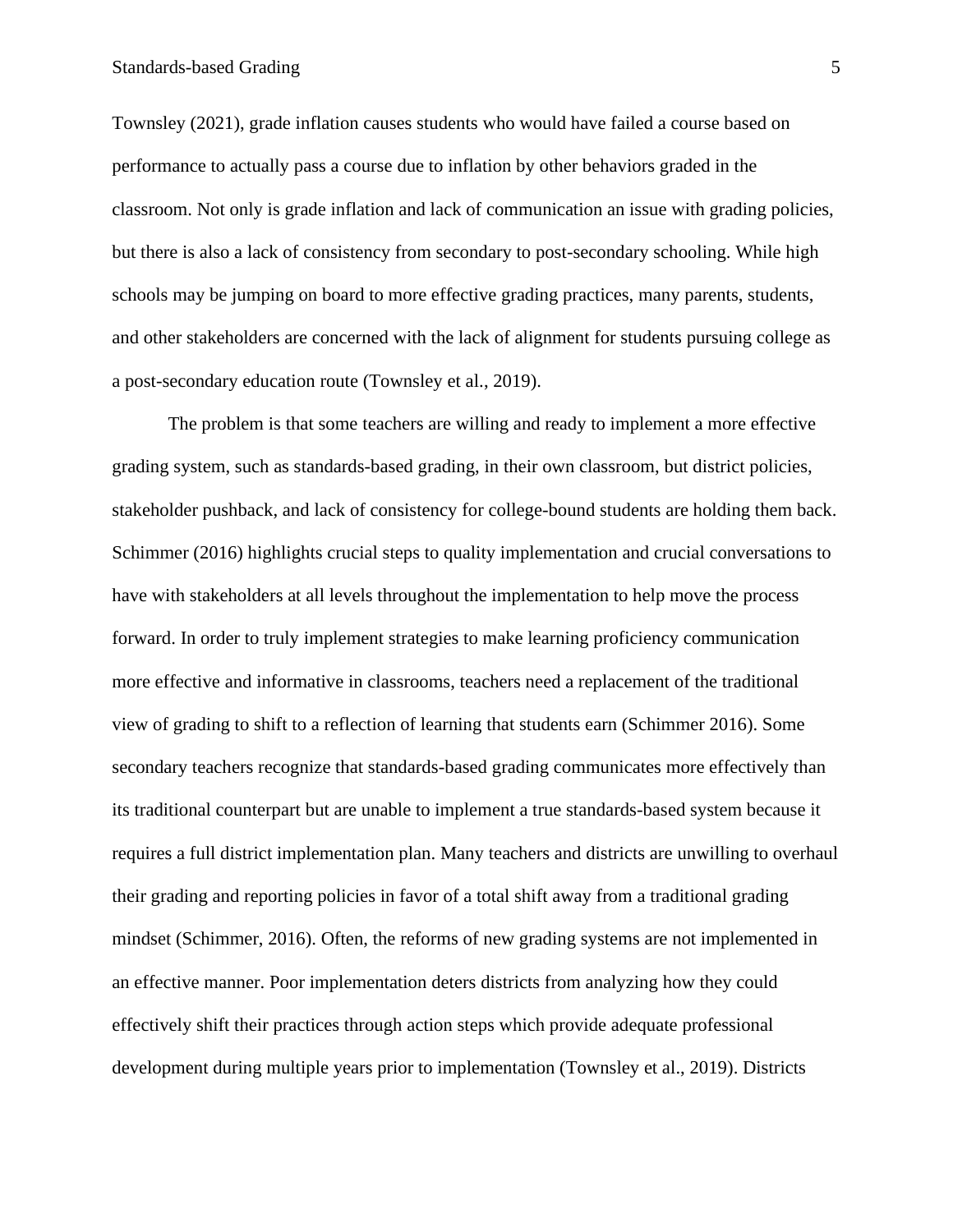#### Standards-based Grading 6

looking to make the shift need to analyze and plan for implementation as well as supports for teachers who are integrating standards-based grading in their classrooms. For many teachers, a standards-based system is not an option even though their classroom would benefit from the implementation of standards-based practices. However, there is currently a lack of literature for the implementation of standards-based grading theories within a traditional grading system and information on whether teachers can experience the best of both worlds with their grading practices.

The purpose of this literature review is to analyze the implementation of standards-based systems at the secondary level and analyze if grades can translate for students who are planning to pursue education at the post-secondary level. Through the analysis of grading elements, stakeholder perceptions, implementation strategies, and data that highlights the effectiveness of different grading models, teachers will be able to identify ways to improve communication through grades with their students and parents. For teachers who are ready to reform the grading accuracy in their classrooms but lack the ability of a full grading reform in their respective districts, there seems to be little grading reform that can happen due to district requirements. This literature review will shed light on crucial standards-based elements and shed light on the transition at the post-secondary level that is beginning to occur in order to inform stakeholders of grading practices at both secondary and post-secondary levels.

Research in this literature review was obtained from peer-reviewed journals in the ERIC library, various online journals, and several comprehensive works from leaders in standardsbased grading. Peer-reviewed research data provided information on implementation effectiveness for grading reform within districts as well as data on the effectiveness of various grading practices. Research studies were used to find evidence of the grading practice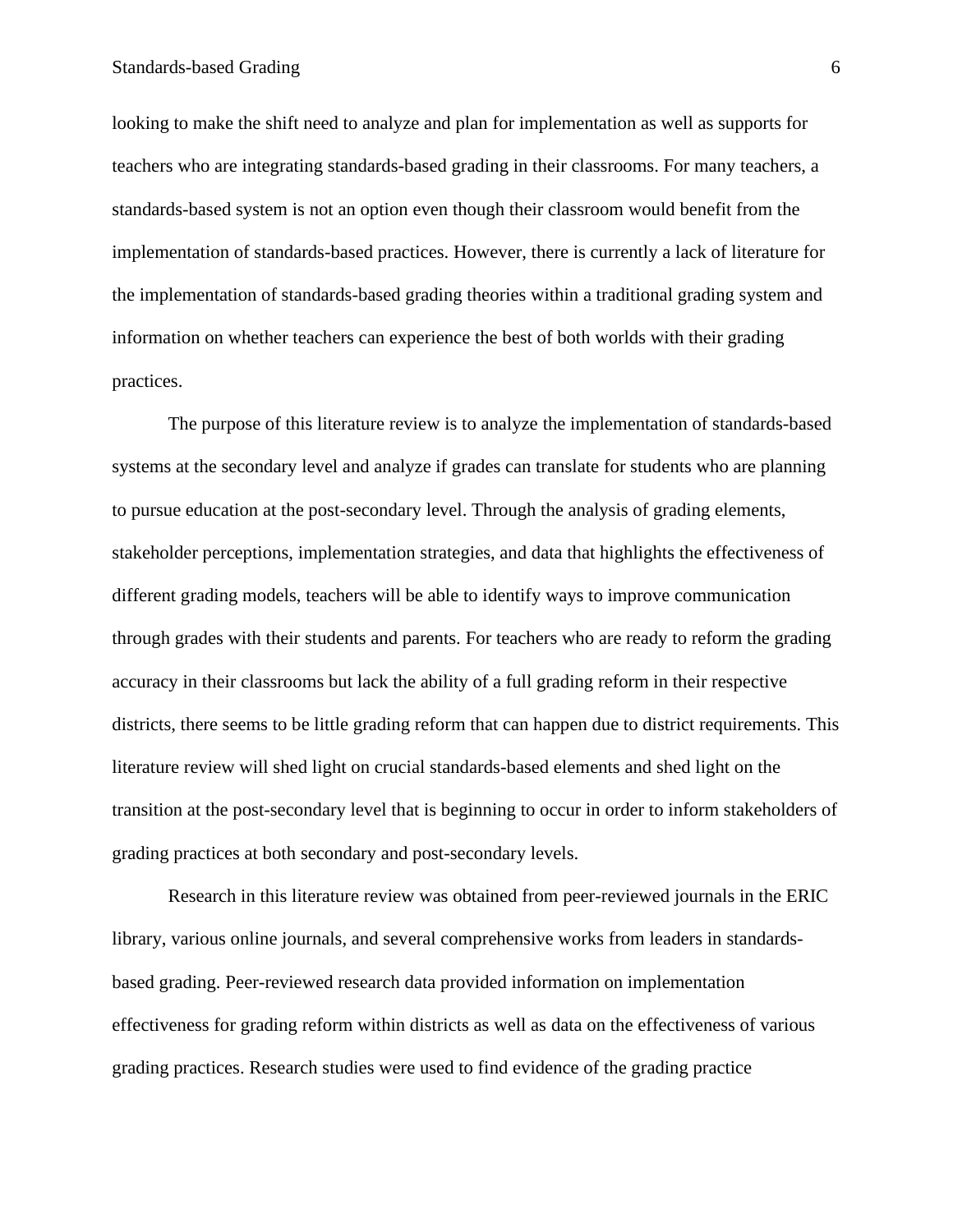effectiveness at both the secondary and the post-secondary level. This information was used to analyze how grading practices could create a more aligned transition for secondary students who are pursuing post-secondary education. Other research on the necessary elements of effective grading practices was obtained from books written by experts in the field of educational grading systems. The data and research collected will identify key elements in grading reform practice at the secondary level and the connection of those practices to the post-secondary level.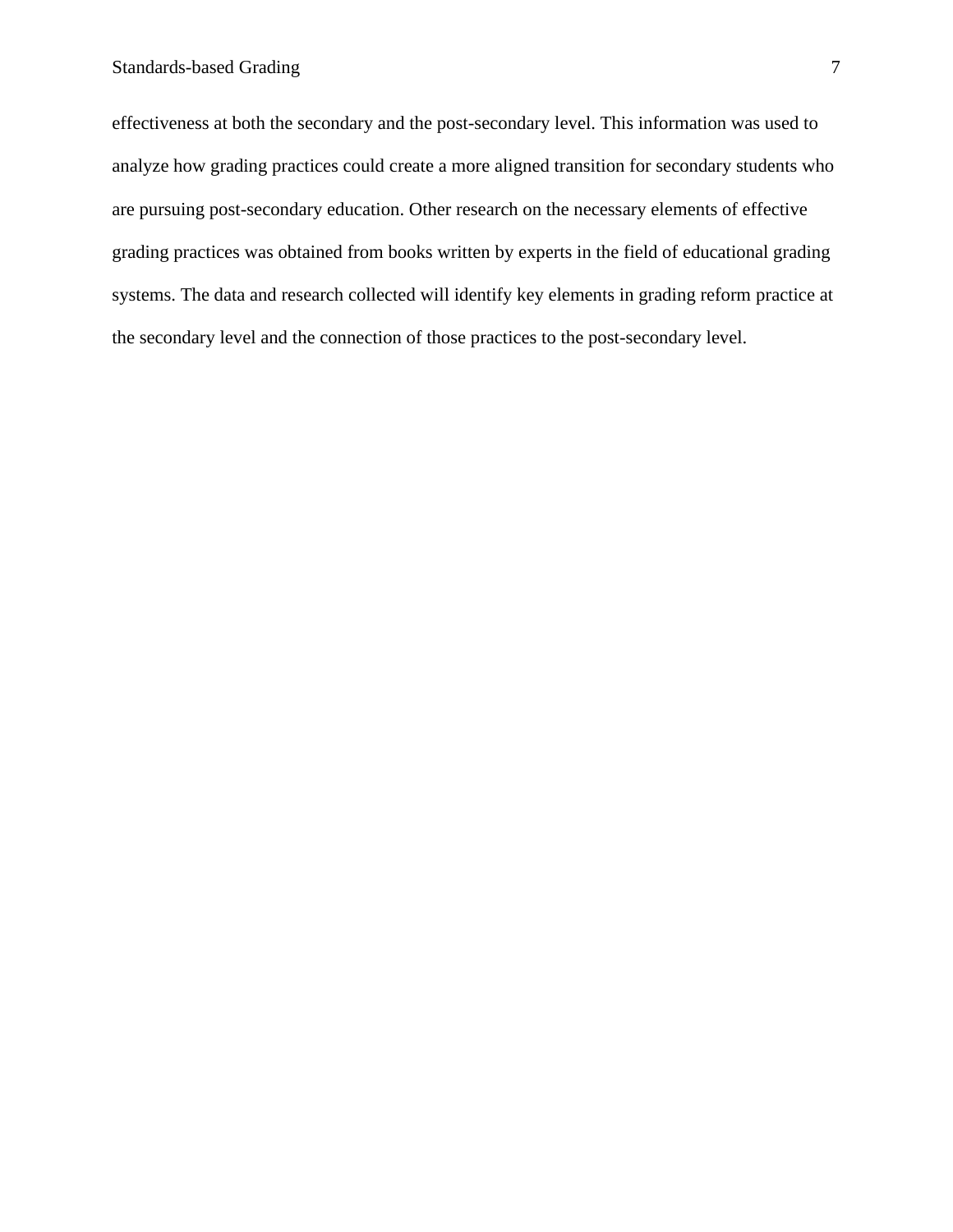#### **Review of the Literature**

#### **Shifting to Standards-based Grading**

Standards-based grading systems have become a prevalent topic of discussion in education. Since the mid-1990s, education has been making a shift to incorporate more formative assessment to use that formative assessment to benefit learning, and teachers have learned that formative assessment reveals gaps in learning for students (Schimmer, 2016). This emerged as states adopted their own standards to develop more rigorous standards (Schimmer, 2016). The No Child Left Behind Act of 2001 assumption that high standards and measurable goals lead to increased educational standards led to adoption of Common Core as a measure of proficiency of all standards across those content areas (Schimmer, 2016). For many classrooms (at any level of education), a grade is determined by how a teacher grades assignments. Much of the controversy of quality grading comes down to the question of *who* teaches rather than *what* is being taught.

Standards-based grading is a grading system that bases grades on student mastery of skills, and the shift to this mindset can cause teachers to focus on learning that demonstrates change (Twadell et al., 2019). It is designed for teachers to intentionally communicate mastery, or lack thereof, of crucial skills by communicating expectations for student knowledge at any stage of instruction. A traditional grading system uses letter grades as a widely accepted form of grading and is based on points, weighted grades, and other factors, such as behaviors, that either increase or decrease a student grade; an inflated grade can create complacency in students according to a study by Gershenson (2020). Many districts wrestle with implementation of either a standards-based system or a traditional system. This conflict stems from the complications of having to implement a new grading system in a district as well as determining which system is best for students and learning. According to studies, many administrative teams are planning to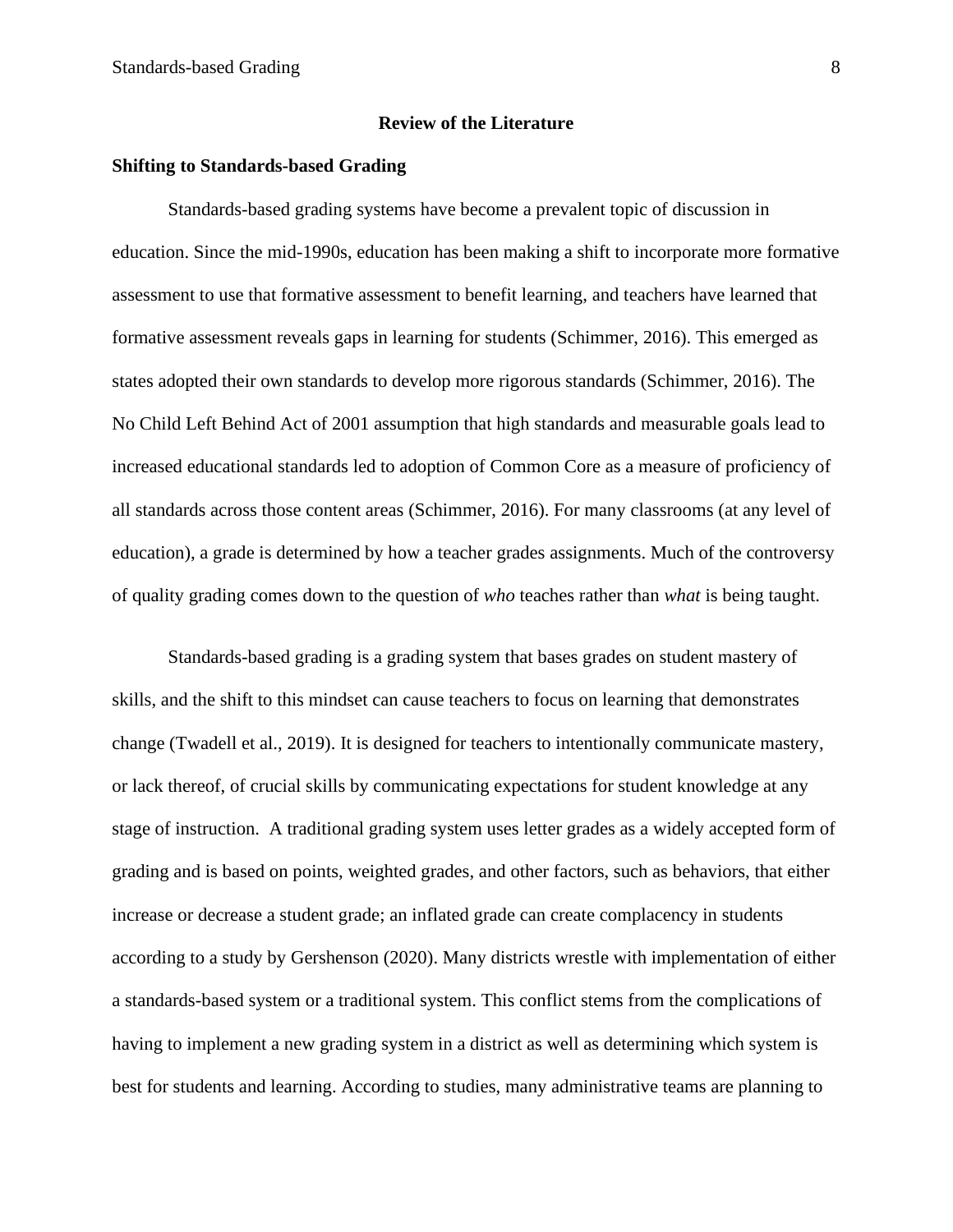implement standards-based grading systems within the next five years (Townsley et al., 2019). This review looks at elements of standards-based grading systems, implementation strategies within a district as well as a classroom, and provides insight into standards-based grading systems at secondary and post-secondary levels of education for teachers, administration, and higher education institutions.

#### <span id="page-9-0"></span>**Elements of Standards-based Grading**

#### *Grading Homework*

One element that often comes into question with standards-based grading system is the grading of homework. According to Peters and Buckmiller (2014) many students and parents believe this often implies that homework is no longer an important part of learning; however, ongoing formative assessment and formative practice are foundational to standards-based grading. Schimmer (2016) also notes that repurposing homework is necessary to shift the focus from achieving a grade to student learning. This shift in mindset is a crucial element to implement a standards-based system effectively. Homework is a factor in the issue of grade inflation in today's education system. A study by Griffin and Townsley (2021) found that grades were positively impacted when homework was included. The study noted that homework grades factored into course grades causes a significantly lower number of students to fail compared to those students who would have otherwise failed without the inclusion of homework in their grade. These findings show that grades were inflated so much so that students who were not proficient in the skill were scored as proficient because of homework. If grades are a reflection of student understanding of content then homework inclusion can distort that reflection. Standards-based grading is also known as outcome-based, and this system has brought to light a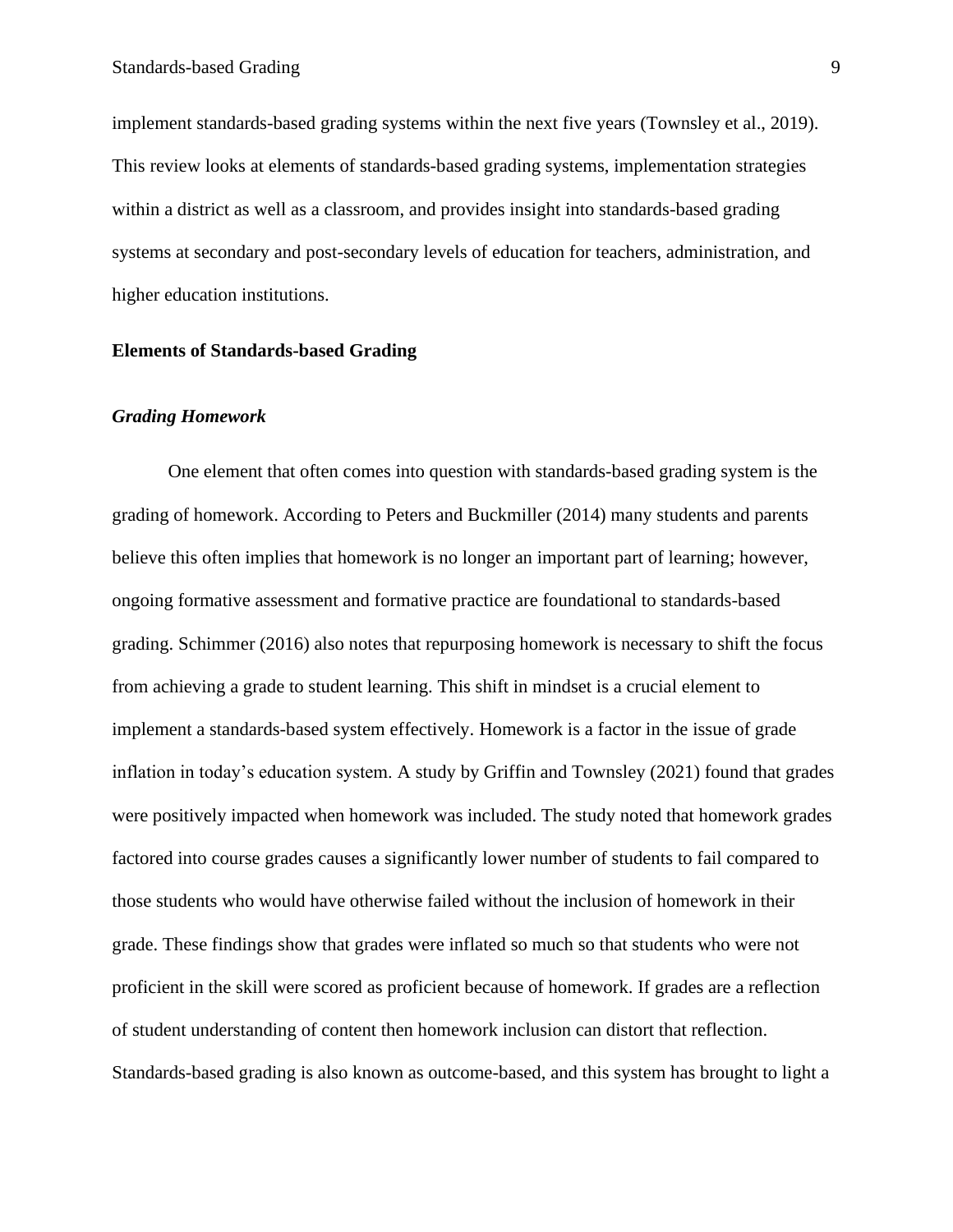need to provide more accurate assessment, verified learning, and achievement reports (Schimmer, 2016). Standards-based grading takes the emphasis off of graded and scored homework so that ongoing formative assessment and feedback becomes the more important foundation of grade communication (Peters & Buckmiller, 2014). Schimmer et al. (2018) highlights the need for formative assessment which ensures that students are on track to work toward proficiency. Due to the nature of formative assessments, it should be used by teachers to determine their next steps and therefore teachers do not need to grade it (Schimmer, 2018). This mindset shift to ongoing assessment feedback contradicts our traditional grading system which penalizes noncompliance and incomplete work, and teachers have become unwilling to question the relevance of such penalties on grades (Schimmer, 2016). Schimmer (2016) also notes that schools need to make sure that their grades are based solely on achievement so that the message they communicate is clear and consistent. If learning is the goal, homework should align to a learning target as practice and allow for differentiation for students to practice specific skills they learned in class, rather than learn new skills outside of class (Schimmer et al., 2018).

#### *Redefining Accountability*

If homework no longer receives a grade, teachers may question how to hold students accountable to complete their practice work, but teachers must demand that learners actually do the work (Schimmer et al., 2018). If students have incomplete work we need to create a system that requires completion before they are able to move on rather than treating homework as optional (Schimmer, 2018). Standards-based grading highlights a need to legitimize grades as an accountability measure. In a study conducted in Sweden on the reform of grading, Lundahl et al. (2017) collected data on the analysis and revision of the country's grading system. The study found that tests are not an important issue in changing accountability, but rather an indicator of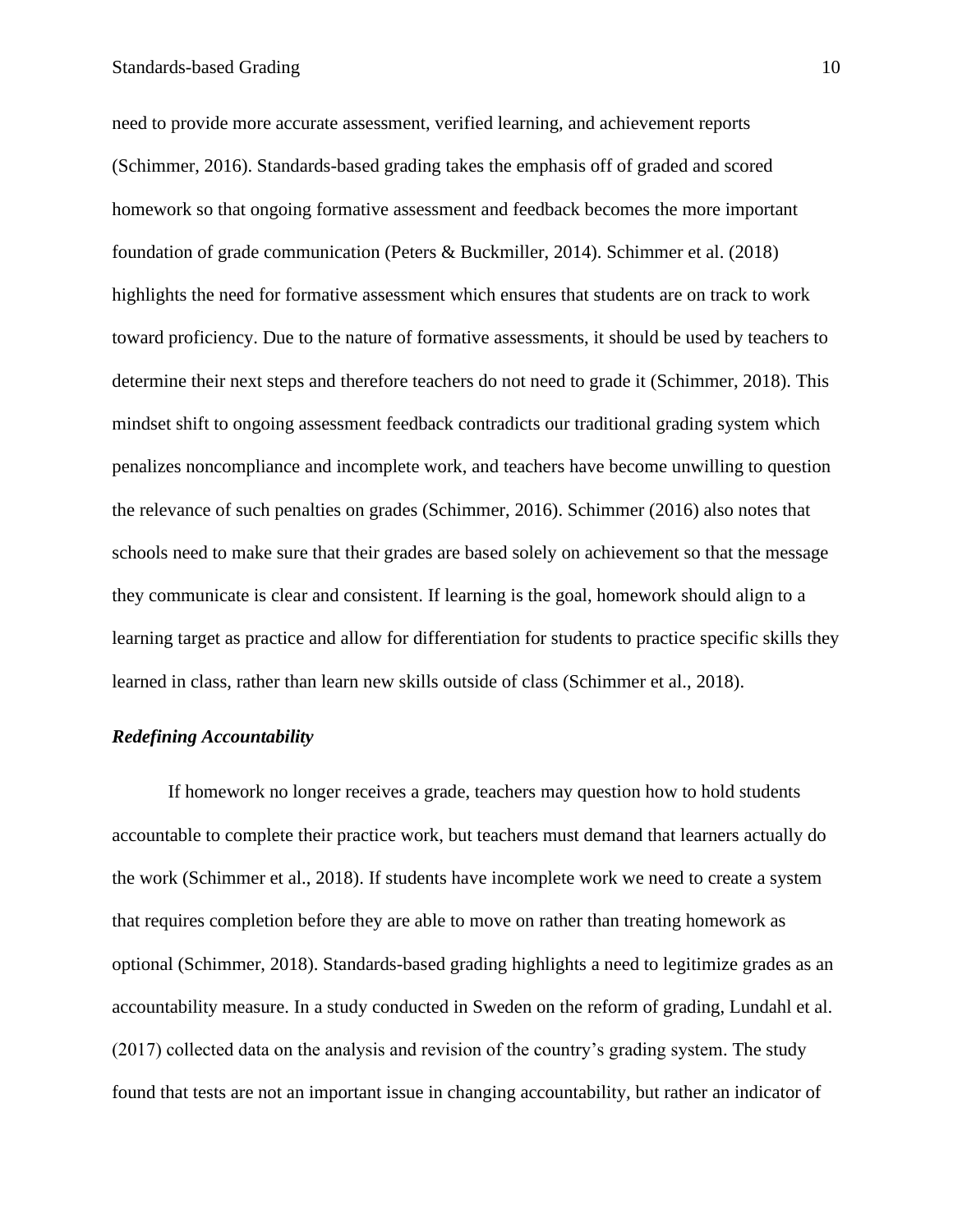#### Standards-based Grading 11

how effective the grading system is (Lundahl et al., 2017). Up to this point, grades have only been high stakes for students and not high stakes for teachers, but standards-based grading can hold both students accountable and teachers accountable (Lundahl et al., 2017). Desimone (2013) conducted a study that detailed an examination of teacher perceptions of standards-based learning after implementing it in their classrooms and found that teachers noted a positive change in their classroom and an increased sense of accountability for students' learning that was not evident prior to implementation. A similar study by Knight and Cooper (2019) explored the perceptions of high school teachers on their perceptions of standards-based grading. The study showed that some teachers redefined student accountability by requiring students who are below proficiency to reassess work; other teachers redefined account ability by requiring students to demonstrate proficiency on all standards to pass general education courses.

Knight and Cooper (2019) noted that there is a lack of ways to promote and enforce desirable behaviors and that teachers needed to establish appropriate and effective policies that improve student accountability over time rather than just in the first part of standards-based grading implementation. A reassessment policy allows teachers to redefine accountability (Schimmer, 2016). A quality reassessment policy combines the homework as practice concept with the redefinition of accountability. Reassessment practices come as a source of validity of student grades. If grades are to be accurate, then reverification of understanding through assessment should allow for redo, retake, and reassessment for students (Schimmer et al., 2018). While summative assessment will not happen every day in a classroom, teachers should consider student learning as a more important factor than *when* students learn (Schimmer et al., 2018). The reassessment policy can also be linked to teacher accountability to determine if students cannot do the skill or if they chose not do the skill (Schimmer et al., 2018). Implementing an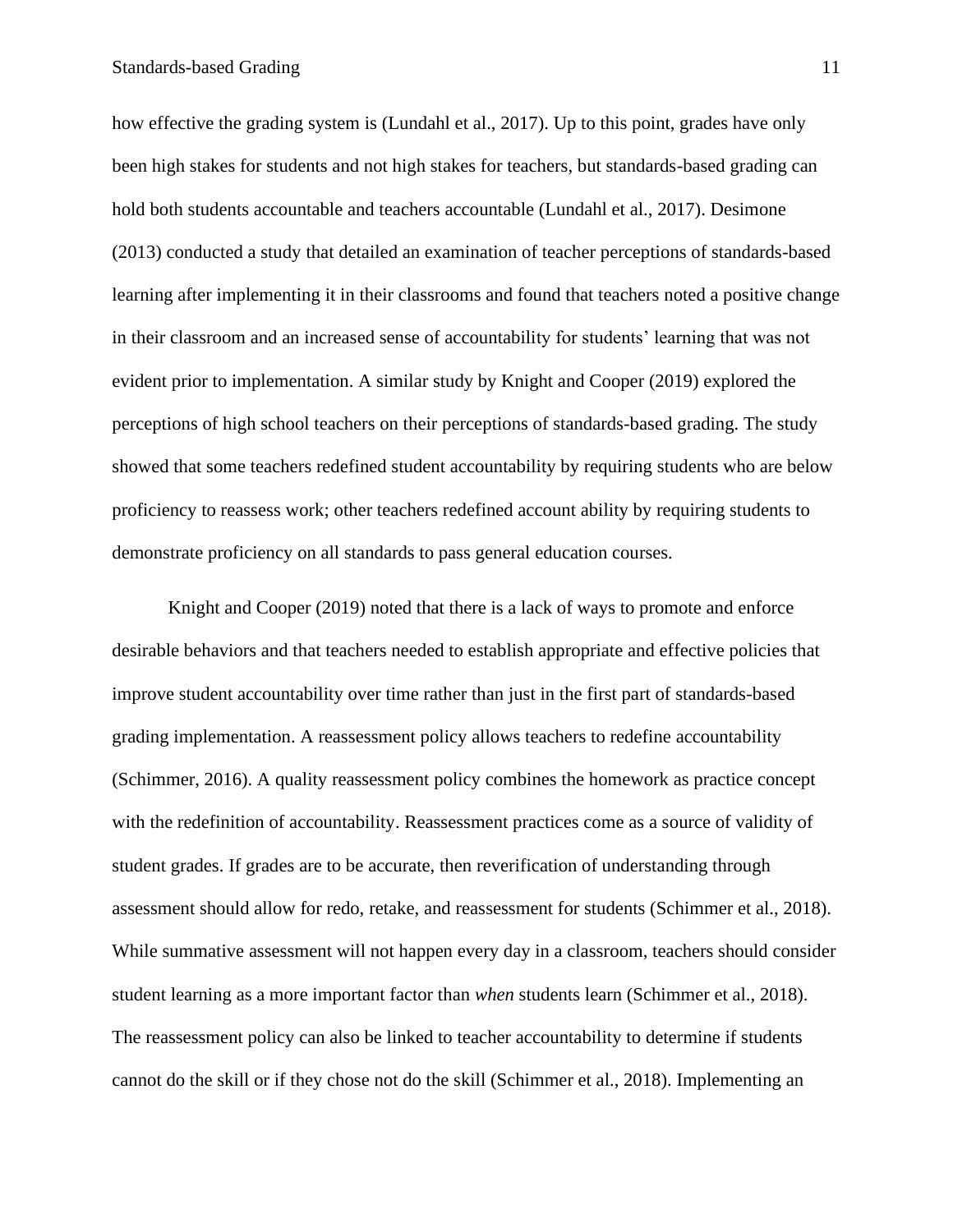effective reassessment policy highlights four areas for teachers to help teachers with student accountability (Schimmer, 2016). Students who infrequently cannot do the skill need extra support from the teacher on the skill, while students who chronically cannot do the skill will need regular and targeted instructional supports (Schimmer, 2016). Schimmer (2016) also notes that students who infrequently cannot complete skills could indicate that the student needs time, is refusing, or has other various reasons for incompletion. Teachers must make learning mandatory and require students to still complete the work needed. Student who chronically do not complete skills may be capable of completing those skills, but require behavioral interventions to support productivity (Schimmer, 2016). By implementing a reassessment policy, teachers are better able to identify these four areas and help determine students' level of skill.

#### *Grading Behaviors & Grade Inflation*

Grading behaviors is another key and controversial element to a true standards-based system. Tierney et al. (2011) conducted a study to determine how teachers calculated students' final grades on report cards. Teachers in the study reported that they lowered grades due to incomplete assignments and agreed that their students' assigned grades are based on a student's ranking compared to their peers. Gershenson's (2020) study of how grading standards of teachers affect content mastery noted that grading standards adjust based on teacher experience and school settings. This study highlights that grade point averages have risen while SAT scores and other measures of performance have either fallen or remained stable. Good grades are no longer a reliable indicator of knowledge and skills because of the grade inflation that is occurring in American high schools; which is evident in the relationship of SAT scores and other measures of performance (Gershenson, 2020). Teachers can still implement behaviors and other scores in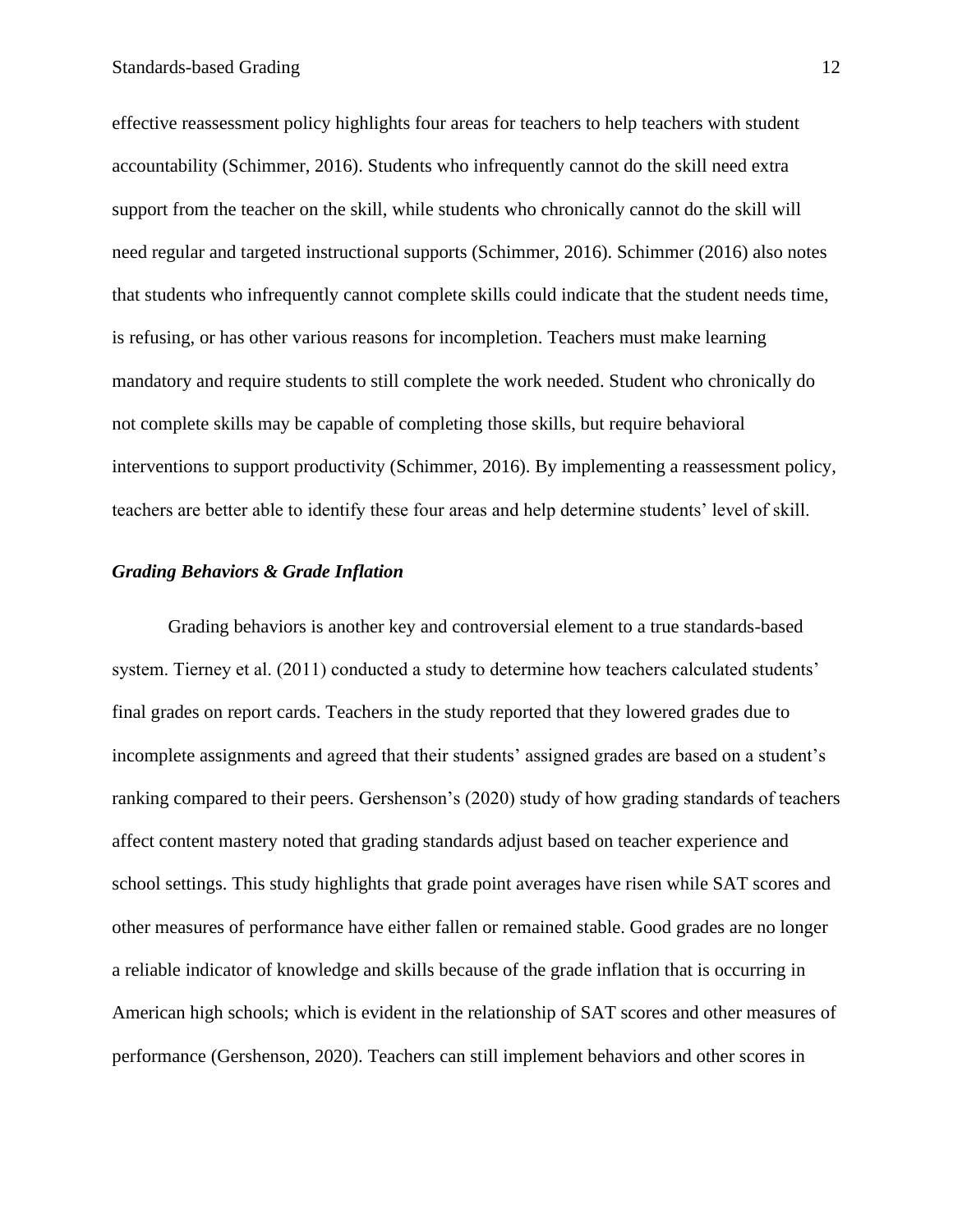grades so that there is still value placed on those skills within a grade, but in a way that does not inflate the content grade.

Separating behaviors from standards does not take away from the importance of teaching those, but rather it allows teachers the opportunity to teach them as they would any other standard in their classroom (Schimmer, 2018). If teachers base grades solely on standard achievement, then the compliant students with good behavior and good attendance are still given a failing grade. Teachers also fear that grades that do not match students' efforts deter students who worked hard while and students with poor behavior and work ethic that demonstrate proficiency are not reflected on their grade (Pollio & Hochbein, 2015). If teachers believe that the behaviors they are grading are important then there needs to be a formal lesson on those behaviors and teachers need to conduct their lessons in a way that ensures students are learning those critical skills (Schimmer, 2016). Students in a traditional grading system are able to behave their way up or down a grading scale in the classroom, but no other misstep of behaviors that occurs outside the classroom affects their grades, such as a fight in the hallway (Schimmer, 2016). In order to have accurate grading systems, students must first be taught the skill that is being graded; otherwise, grades will be fundamentally flawed and no longer a valid reflection of student proficiency (Schimmer, 2016). Grades should reflect proficiency rather than reward behaviors and a traditional grading system lacks this component; parents need to know that grades they see for their student are an accurate representation of their student's understanding in that moment (Schimmer, 2016).

#### <span id="page-13-0"></span>**Benefits of Standards-based Grading**

#### *Test Score Correlation*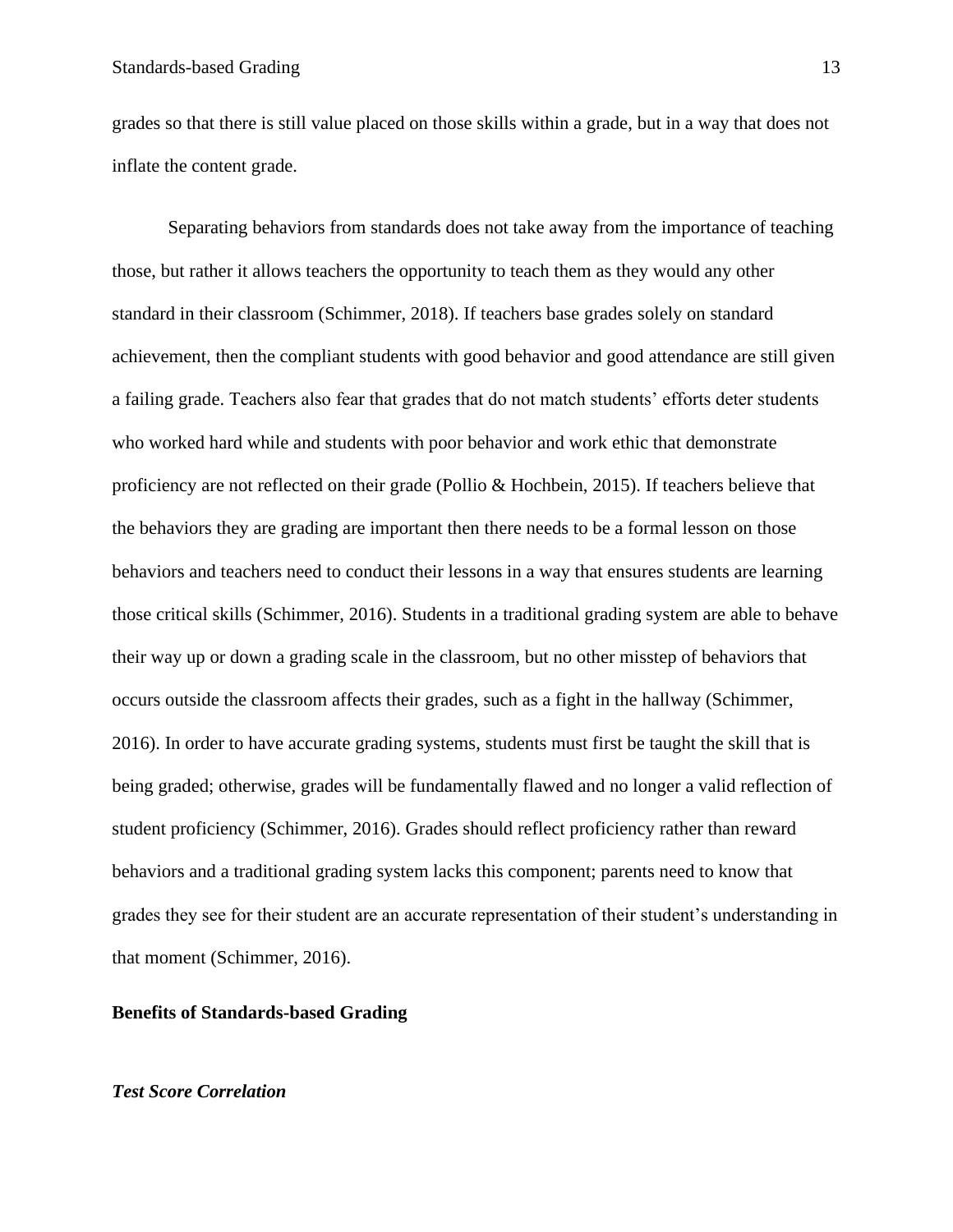Several studies have been done to show the correlation of test scores to standards-based grading systems and analyzed whether skills in standards-based systems correlate to higher test scores and achievement (Lehman et al, 2018; U.S. Department of Education, 2017; Adams et al., 2016). Lehman et al. (2018) conducted a study to understand the relationship between classroom grades and scores on Scholastic Math Inventory (SMI). This study found that there was a moderate correlative relationship between the end-of-course grades from both a traditional system and a standards-based system and SMI scores. Middle school levels showed a positive correlation between standards-based grading and SMI scores. The study found that standardsbased grades correlated more highly to SMI than corresponding traditional grades (Lehman et al, 2018). Schoen et al. (2003) conducted a study which found that teacher expectations were the main factor in high student achievement and that assessment methods did not correlate with growth in student achievement. Teachers who gave more grade weight to quizzes and tests and less to behaviors had students who achieved at higher levels.

The U.S. Department of Education (2017) completed a study that identified a correlation between the days of instruction and student competency levels on math and reading performance in one academic year. Students in a standards-based grading system who were behind their grade level completed their performance levels in three or fewer quarters than it took in a traditional system. This study also showed that very few students took more than five quarters to complete their level in a standards-based system (U.S Department of Education, 2017). The results of this study do not show association between teacher ratings and state achievement test performance. Another study was conducted by Adams et al. (2016) to examine the informational significance of Oklahoma's A-F grades relative to achievement equity. Results of the study showed school grades did moderate achievement gaps, but gaps moved in a direction opposite from what an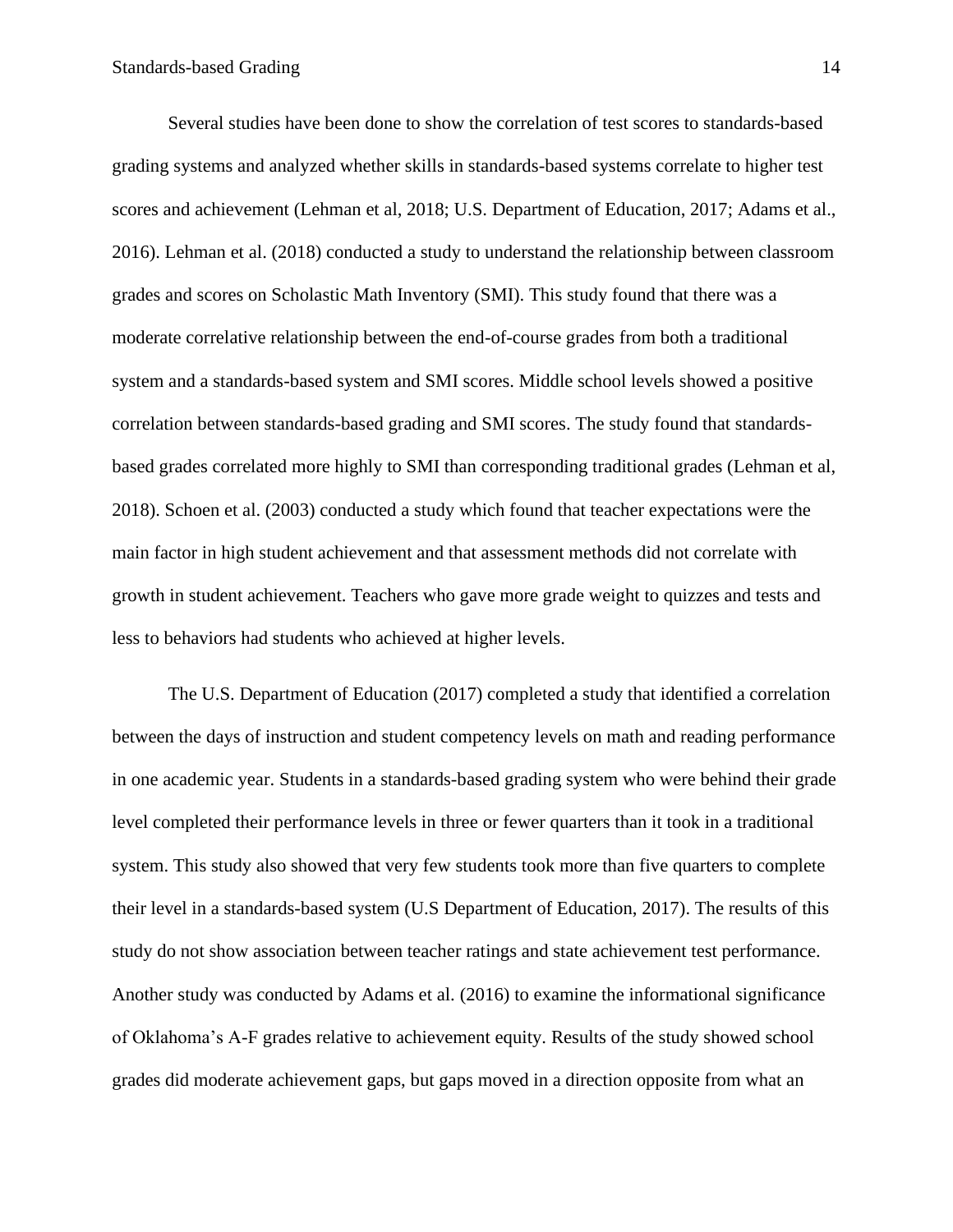accountability system that measures achievement equity would want. Grades need to reflect the performance of all students and student subgroups in order to be meaningful (Adams et al, 2016). The grading system was not tied directly related to student letter grades, but rather shows the lack of evidence when determining the difference between an "A" and a "B" when using letters to communicate proficiency.

#### *Stakeholder Perceptions*

Other studies in standards-based education studied the perception of students who were graded in a standards-based system in the classroom (Peters et al., 2017; Buckmiller et al., 2017; Norton et al., 2021). The study by Peters et al. (2017) delved into high school student resistance and concerns with standards-based grading. This study showed that students were most concerned for standards-based implementation process, grading issues, preparation for university and future employment, social issues, and issues related to current teaching, learning, and motivation (Peters et al, 2017). Students noted that they were concerned that a grade could go down after reassessment (Peters et al., 2017). Other students noted that some teachers did not know how to properly use the grading system, but rather graded traditionally and converted them to standards, which Peters et al. (2017) noted was detrimental to students' grades. This study also reported that based on student perceptions on the inconsistencies of the implementation suggests that teachers require greater clarity or buy in of the implementation of the standards-based grading.

Buckmiller et al. (2017) conducted a study in which post-secondary student attitudes and experiences were recorded on the first day of class, midpoint, and in the last week of class to collect qualitative data on student perception of standards-based grading. Students believed the new assessment system was going to be more rigorous but were also concerned that it was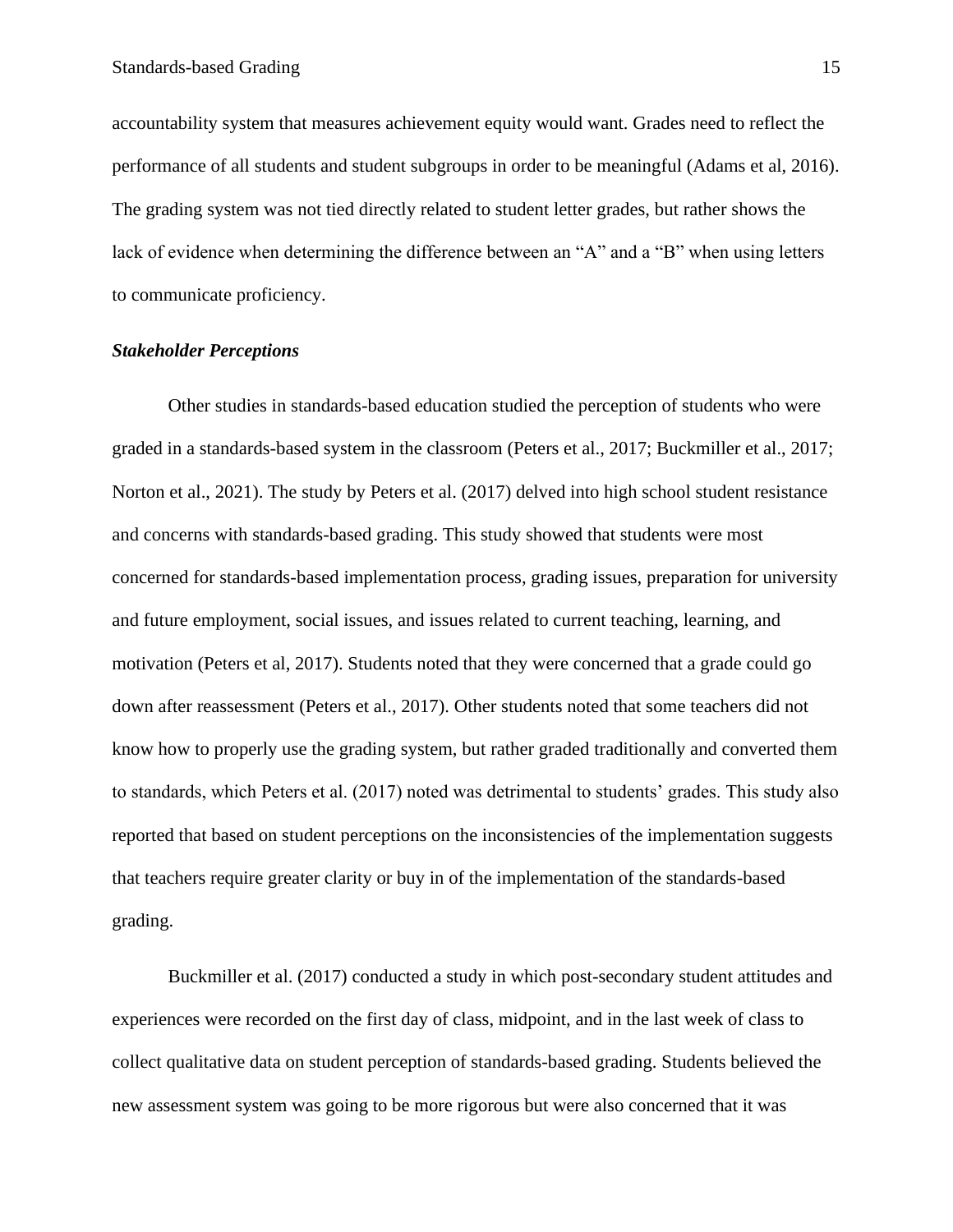intimidating (Buckmiller et al., 2017). Students noted that their workload was dependent upon how well the standard was comprehended. Students also have greater ownership in the learning process. Students in the teacher education program indicated they would be using parts of standards-based grading in their future classrooms (Buckmiller et al., 2017).

Norton et al. (2020) completed a study based on post-secondary implementation in clinical education. Students felt more in control of their grades throughout the hands-on learning involved with clinical studies because they could focus more on what they were learning rather than focusing on deadlines of homework packets and other things that needed turned in (Norton et al., 2021). Faculty noted that the all or nothing grading rubrics put more responsibility on students rather than teachers, which was a positive outcome of the implementation of standardsbased grading (Norton et al., 2021). The findings of the study indicated that students and faculty felt that standards-based grading effectively measures their learning, provided clear grading and expectations, increased motivation, improved course grading consistency, and minimized conflict between students and faculty (Norton et al., 2020).

Teachers are another key stakeholder when looking at grading reform. In the study by Knight and Cooper (2019) teachers were interviewed as a means to collect qualitative data on their experience with the implementation of standards-based grading. The data showed that standards-based grading made communication more transparent and open-ended because students understood expectations better, and there was much clearer feedback given to students and parents, which lead to more learning-centered conversations (Knight & Cooper, 2019). Teachers felt that standards-based grading is a viable reform because it makes teaching and learning more focused, effective, and enjoyable (Knight & Cooper, 2019). Teachers also voiced a change in how students asked questions, and because of that, felt that they were able to better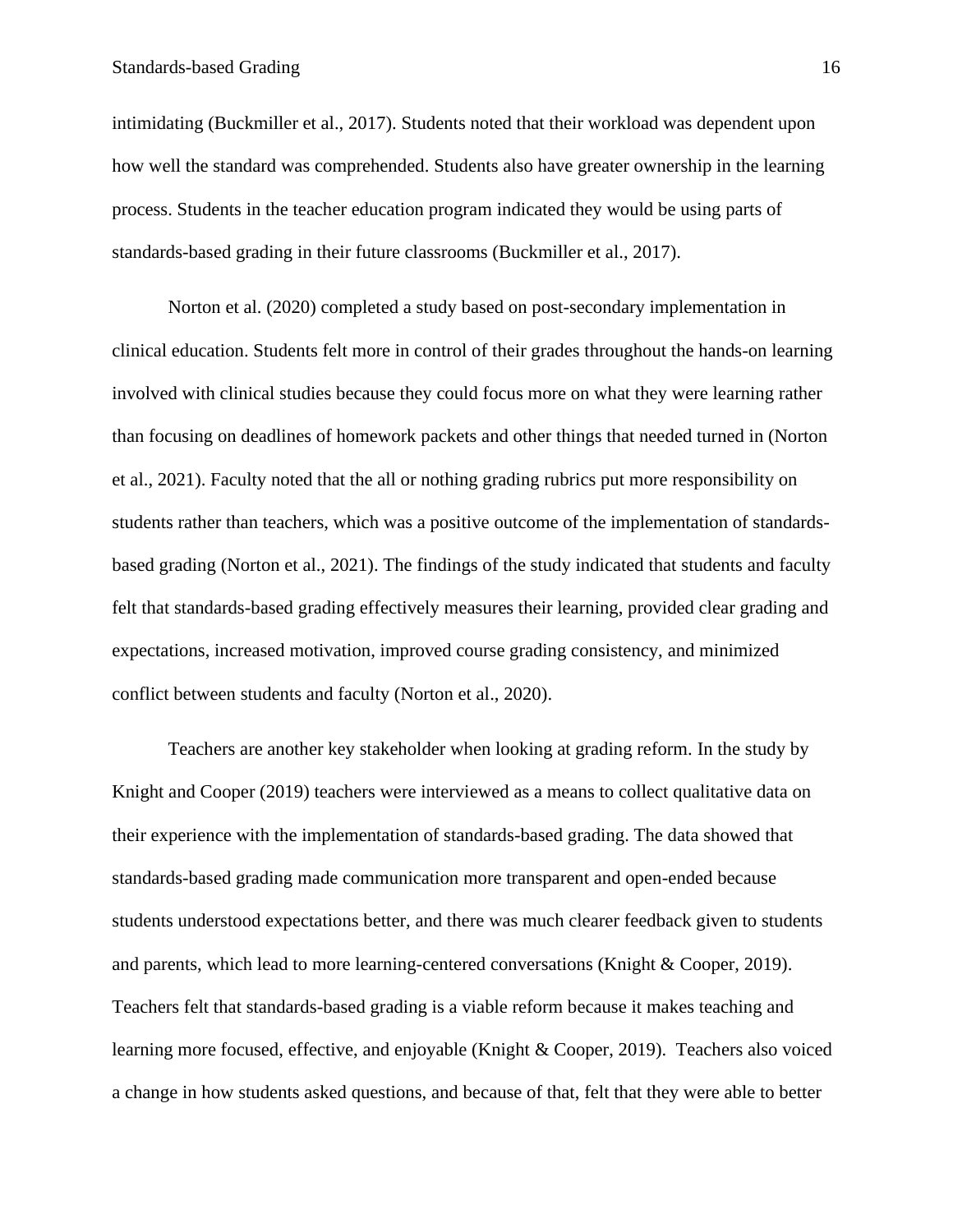communicate where they needed help (Knight & Cooper, 2019). The success of this implementation and student feedback caused the university to adopt standards-based grading in the nursing clinical capstone course, with potential additions in other nursing courses in the future.

#### *Effect on Classroom Instruction*

A theme that is seen throughout several research studies is the shift in classroom instruction and the positive changes that teachers recognized with their classroom instruction. Shifting to a standards-based mindset caused teacher teams to shift their focus to evidence of student learning that demonstrates change (Twadell et al, 2019). Prior to the shift to standardsbased grading, many teachers do not discuss student learning until summative assessment occurred. According to Twadell et al. (2019) proficiency-based focuses on the role of assessment, the standard or learning target, whether the content is content or competency focused, as well as the anticipatory set and what it looks like in proficiency-based instruction.

Shifting to this mindset engages students in the mastery experience and creates an urgency for students to learn (Twadell et al., 2019). After implementing proficiency-based instructional practices in their own classrooms, teachers also became more aware of how changes in their instructional practices were affecting student learning (Twadell, 2020). Desimone's (2013) study showed that teacher respondents focused more on struggling students in their classroom by trying new approaches and increasing expectations for students following the implementation of a standards-based system; teachers began paying attention to *all* learners, especially struggling learners, when designing instruction. Standards-based grading implementation also forced teachers to start looking at gaps in student achievement and used that to drive teaching (Desimone, 2013). Teachers recognize that once assessments are aligned to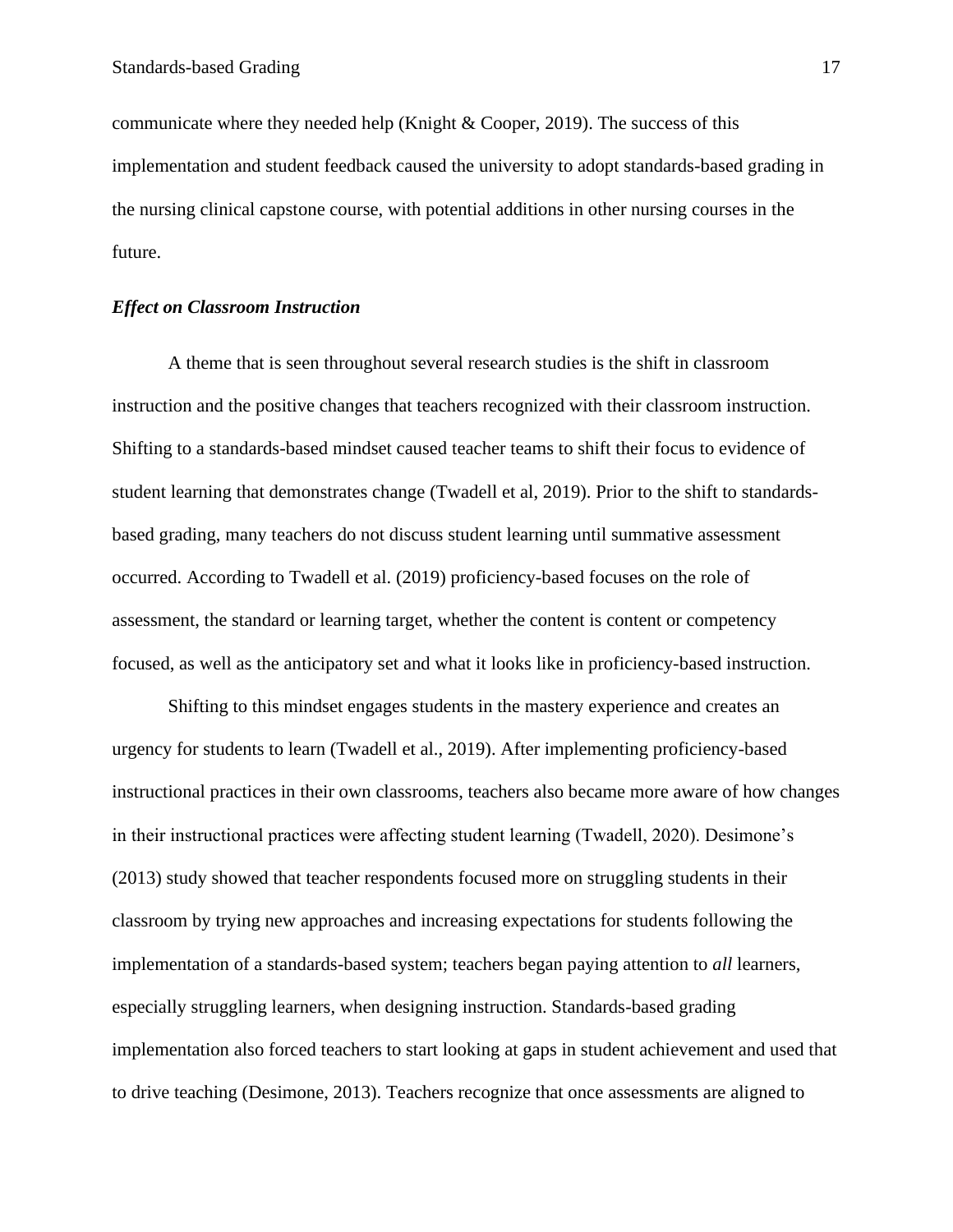specific standards, analyzing the data that is collected causes planning to become more effective and differentiation to become easier because results are a clearer indicator of student understanding (Knight & Cooper, 2019). This is also supported by Marbouti et al. (2016) who found the implementation of standards-based grading allows for a more accurate prediction of atrisk students because it is possible that students start with good performance but perform poorly in the middle of the semester. Standards-based grading cannot predict the fluctuation of grades because there are so many factors that influence behaviors and success in a course, but it can hint at a more accurate real-time prediction for students at risk because it is based on proficiency scales that result in a course grade (Marbouti et al., 2016).

#### <span id="page-18-0"></span>**Drawbacks of Standards-based Grading**

#### *Parent Perceptions*

One study (Townsley et al, 2019) showed that parent perceptions and parent resistance are key factors in the implementation of a standards-based system. Townsley et al. (2019) noted that principals view parent resistance as a barrier to implementation. While this study showed that parent perception and resistance are barriers to implementation, there is little data and research that support this idea. Teachers and administration fear parents as barriers, but there is little evidence to support whether parents are a barrier in implementation or not. Schimmer (2016) in his comprehensive work notes several important ways to include parents in the implementation process to help overcome parents as barriers, but no data shows that parents are the biggest barrier to implementation in the first place. Welsh and D'Angostino (2013) as well as Knight and Cooper (2019) conducted studies that found that the implementation of a standardsbased grading report card encouraged improved communication between teachers and parents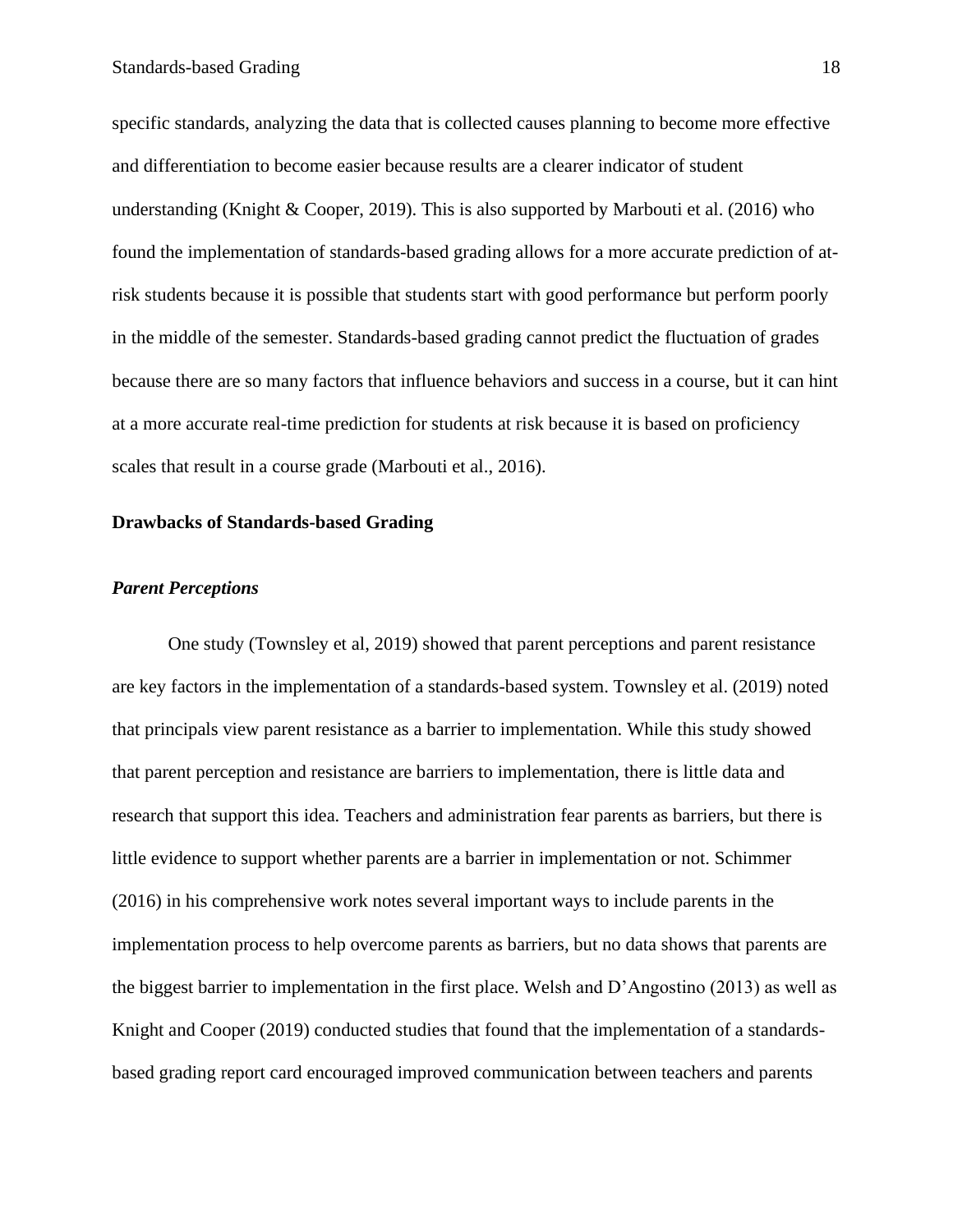and gave clearer feedback to parents. The adjustment from a traditional grading system to a standards-based grading system was a rough transition for parents, but studies lack detail on what made the transition difficult (Knight & Cooper, 2019). Much of the research that is available shows data on student, teacher, and administration perception throughout implementation of standards-based grading systems but lacks feedback or data from parent perception on standards-based grading.

#### *Transfer to Post-secondary*

One barrier to the implementation of standards-based grading is the question of how grades transfer from the secondary level to the post-secondary level. Peters et al. (2017) delved into student resistance to standards-based grading and found that students were most concerned with the implementation process, grading issues, and preparation for university. According to the study, students were concerned with how standards-based grading would not prepare them for college due to universities having traditional grading systems (Peters et al., 2017). A qualitative study by Guskey et al. (2020) noted that students who transitioned to a university from a secondary standards-based system indicated no evidence that the shift from standards-based to a traditional system created hardship or negative influence in their transition to post-secondary schooling. While one study showed that standards-based grading did not affect the transition to a traditional system in college, another study notes that ACT scores have a correlation to the grading system used in the classroom. Townsley and Varga (2018) completed a study that compared students in both a standards-based and traditional grading settings that compared ACT scores in each of the grading settings and found that high school students in a traditional classroom scored higher on the ACT than students in the standards-based setting. These studies contradict each other; while Guskey et al. (2020) studied student perception after transitioning to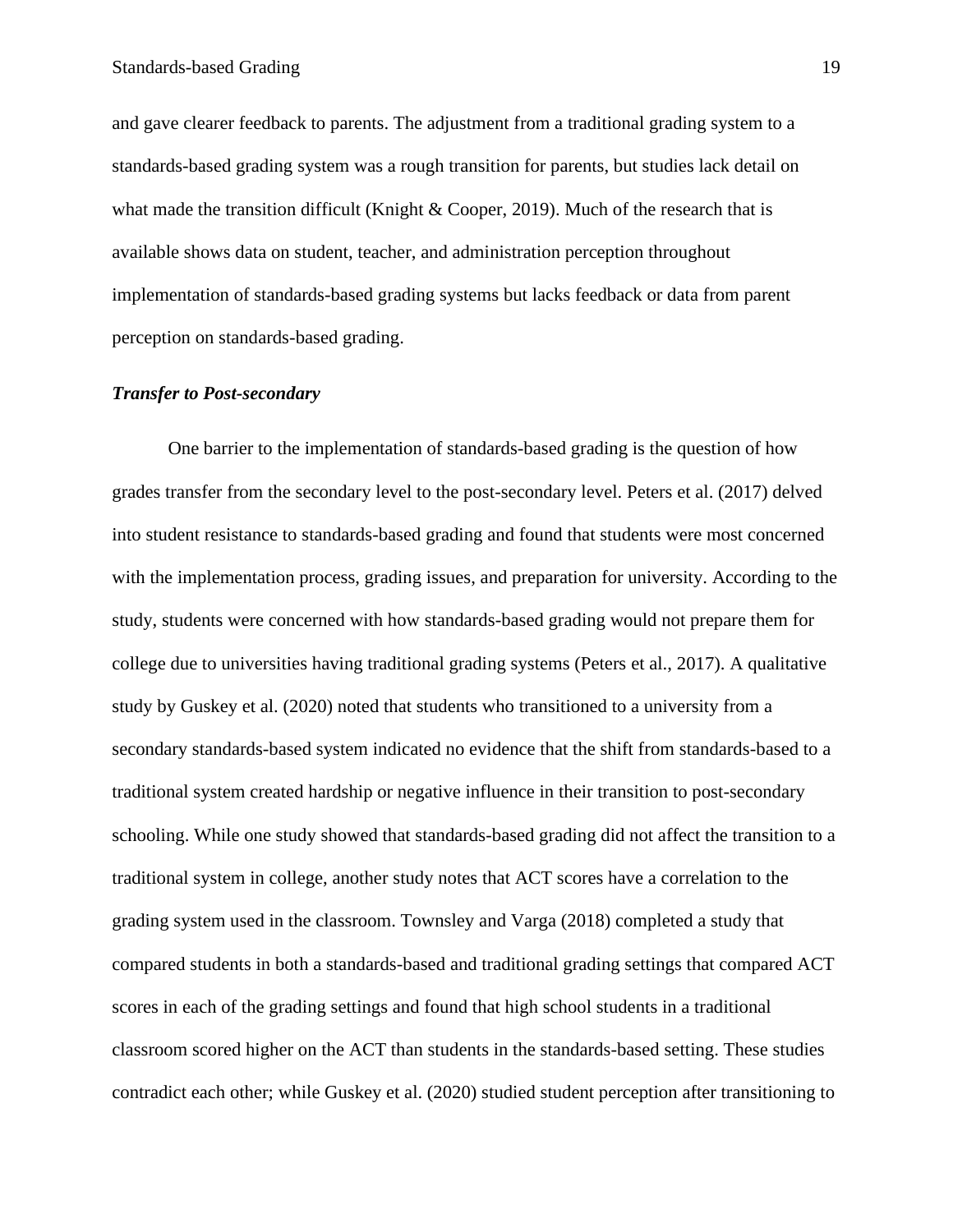#### Standards-based Grading 20

a university, Townsley and Varga (2018) studied data on one entrance exam to university. These studies indicate that the implementation of standards-based grading practices need more research in regard to student transition and admittance into post-secondary institutions.

There are several studies that support the implementation of standards-based grading at the post-secondary level and studies of the effectiveness of the implementation (Buckmiller et al, 2017; Scarlett, 2018; Akinde, 2020). Buckmiller et al. (2017) found that college students in the education program believed that a standards-based system was more rigorous and indicated that they would be using parts of standards-based grading in their future classrooms. The implementation of standards-based grading in undergrad courses facilitated conversation with students because the focus of the conversation shifted from the grade on an assignment to a more substantive conversation with students that focused on learning (Scarlett, 2018). Graduate students in a standards-based graduate program increased their effort in response to addressing rubric criteria (Akinde, 2020). Research supports the idea that colleges and universities are beginning to consider the shift in grading practices at the post-secondary level.

#### *Technology to Support Grading Practices*

Technology that is used for grading platforms, specifically at the post-secondary level, lacks the versatility that is needed for high quality feedback (Diefes-Dux, 2019). Standards-based learning has ample research to show stakeholder perception of better communication to students as well as parents, but the technology to support the grading system has not been widely researched. Further research is needed to find effective technology to support standards-based grading. Diefes-Dux (2019) conducted a study that highlighted the issues around the ease of access to student feedback via Blackboard and noted that it became too time consuming to access feedback which resulted in students ignoring feedback due to the lack of availability of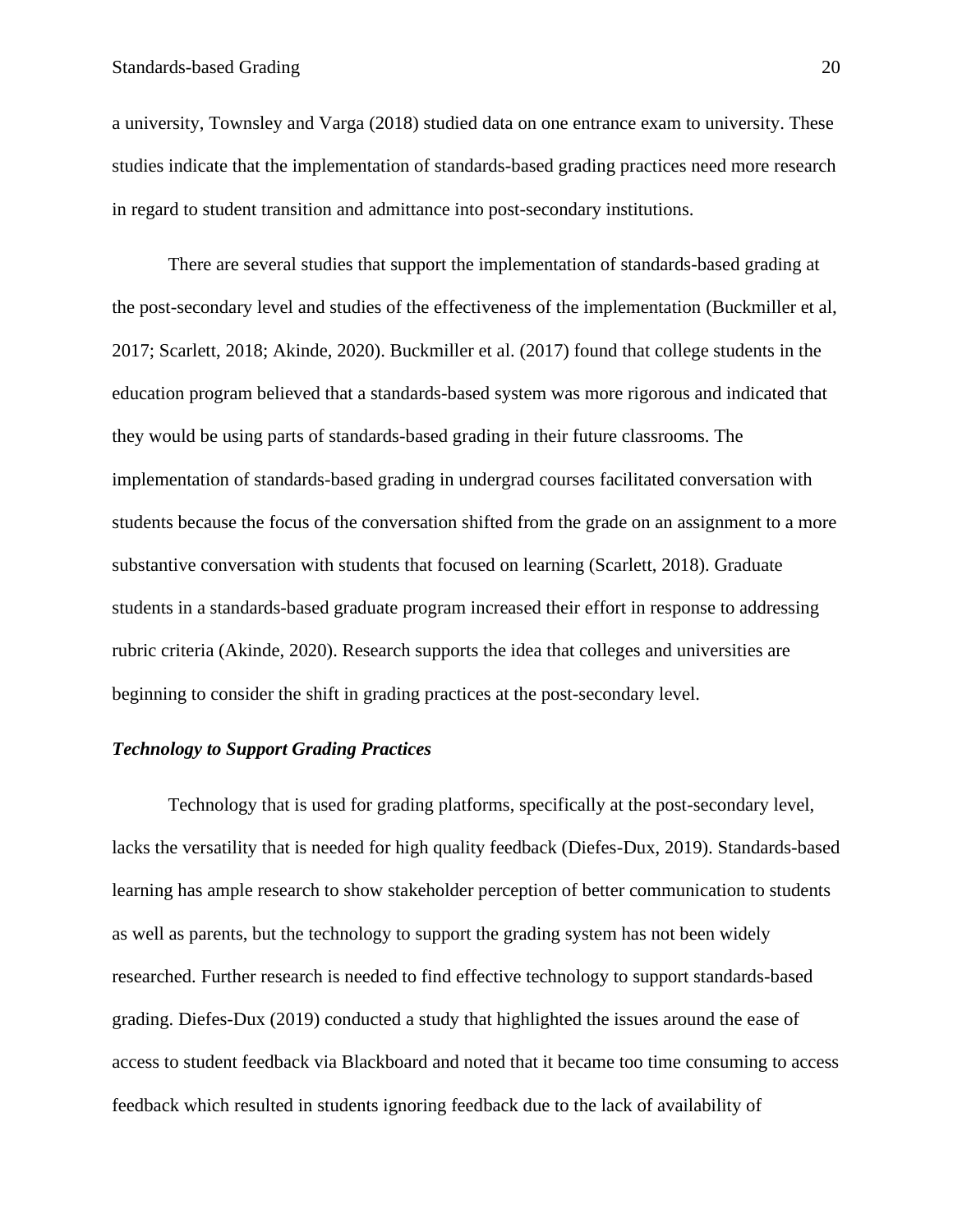information. When feedback is timely and easily accessible, students are able to more effectively monitor their progress (Diefes-Dux, 2019). While there are many platforms, there is little research on the effectiveness of technology used to report standards-based grading. Schimmer (2018) notes that a grade should report growth, achievement, and student attributes. Traditional grading systems and platforms rely on algorithms and calculations, which do not take those three factors into account (Schimmer, 2018). Ultimately, the grade comes down to teacher determination rather than calculation, and teachers need to be able to organize evidence to determine the most accurate grade for students (Schimmer, 2018). Technology is a necessary piece to quality standards-based implementation because in today's society the learning management system is the ultimate communication tool for teachers, students, and parents to receive direct and timely communication on student grades.

#### <span id="page-21-0"></span>**Implementing Standards-based Grading**

#### *Implementation at secondary and post-secondary levels*

Many post-secondary institutes have to consider accreditation requirements, and therefore, resist standards-based grading because of the consistency that is needed for accreditation at the college and university level. Standards-based grading is more of an undertaking for those institutions because they have accreditation standards to meet. Standard assessment, grading, and reporting tools ensure that assessment meets acceptable levels of standardization (Sadik, 2011). Because post-secondary institutions need the standardization to be accredited, combining the practices with technology can help to create a more standard grading system. Implementing a standards-based grading system is a worthwhile approach at the postsecondary level, but the implementation process is very challenging (Scarlett, 2018). In order to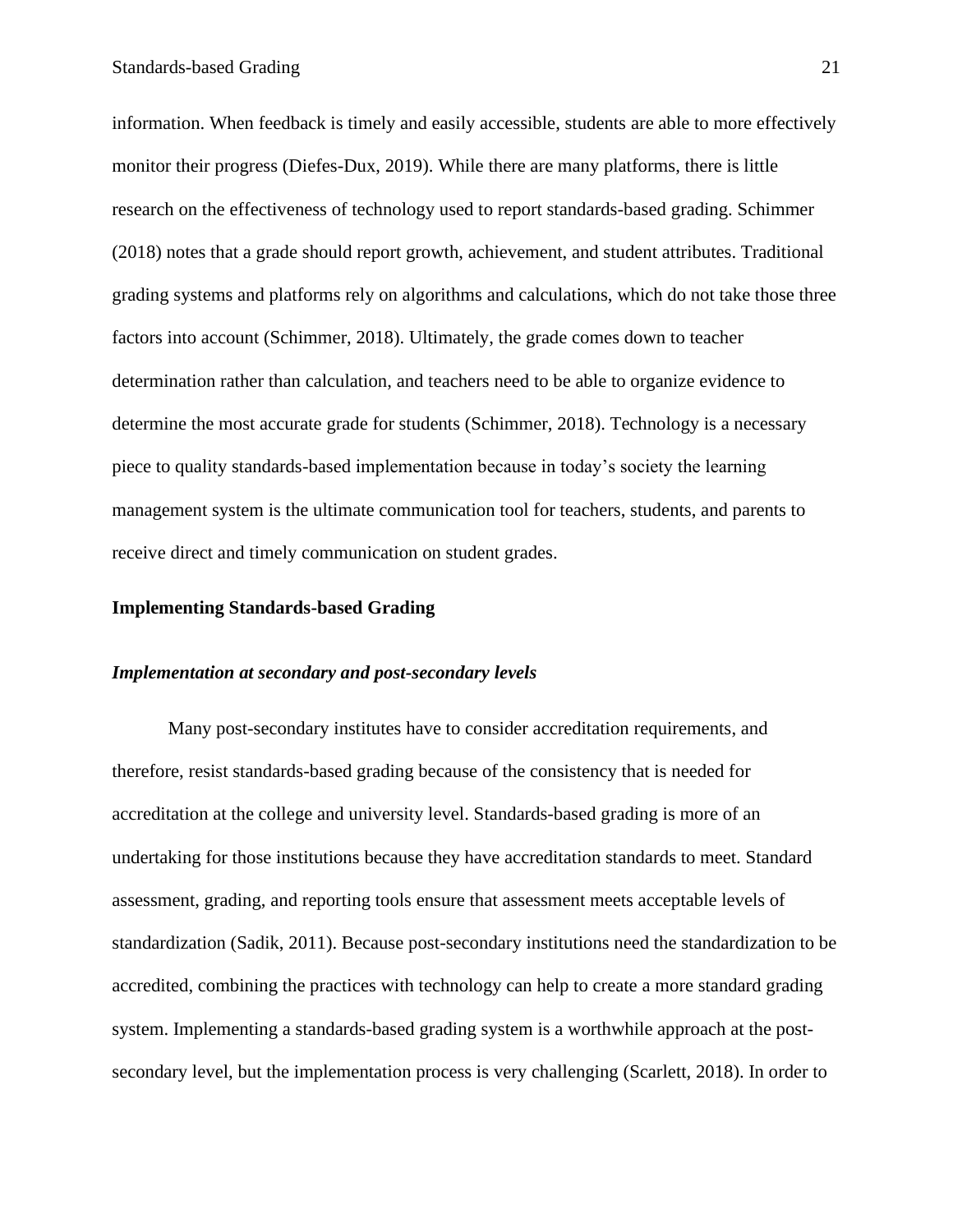achieve a standardized and effective system, the implementation plan is crucial to accomplish both areas. In order to implement effectively, faculty must have clearly defined outcomes for a course that align assessments to rubrics so that a student's final grade reflects mastery of those outcomes (Norton et al., 2021). Faculty who have implemented standards-based systems feel that standards-based grading does provide that consistency and clearly defined outcomes that would align with the need for consistency when seeking accreditation at the post-secondary level. Teacher preparation programs at post-secondary institutions play a role in the implementation of standards-based grading implementation in K-12 educational systems. Teacher prep programs need to prepare students to make connections to assessment practices by modeling these progressive strategies (Battistone et al., 2019). It is possible that teacher preparation programs can start looking into a system that defines how grades for standards and course objectives can be converted to letter grades so that those teachers can begin to develop a standards-based mindset (Battistone et al., 2019). While it is not a true standards-based system, this idea can help K-12 schools overcome some of the barriers with teacher perceptions of standards-based grading.

#### *Stakeholder Perception throughout Standards-based Grading Transition*

Stakeholder perceptions include those perceptions of teachers, students, parents, and administration. Many of these groups are vocal with feelings of standards-based systems. Lee et al. (2018) examined the effect of standards-based grading on faculty perception throughout implementation of standards-based grading. Teacher perception became a barrier of implementation because of the workload and time to prepare and implement (Lee et al., 2018). Transitioning to a non-traditional grading system requires teachers to reframe current beliefs about grading (Lee et al., 2018). This transitional process will take years to implement fully, and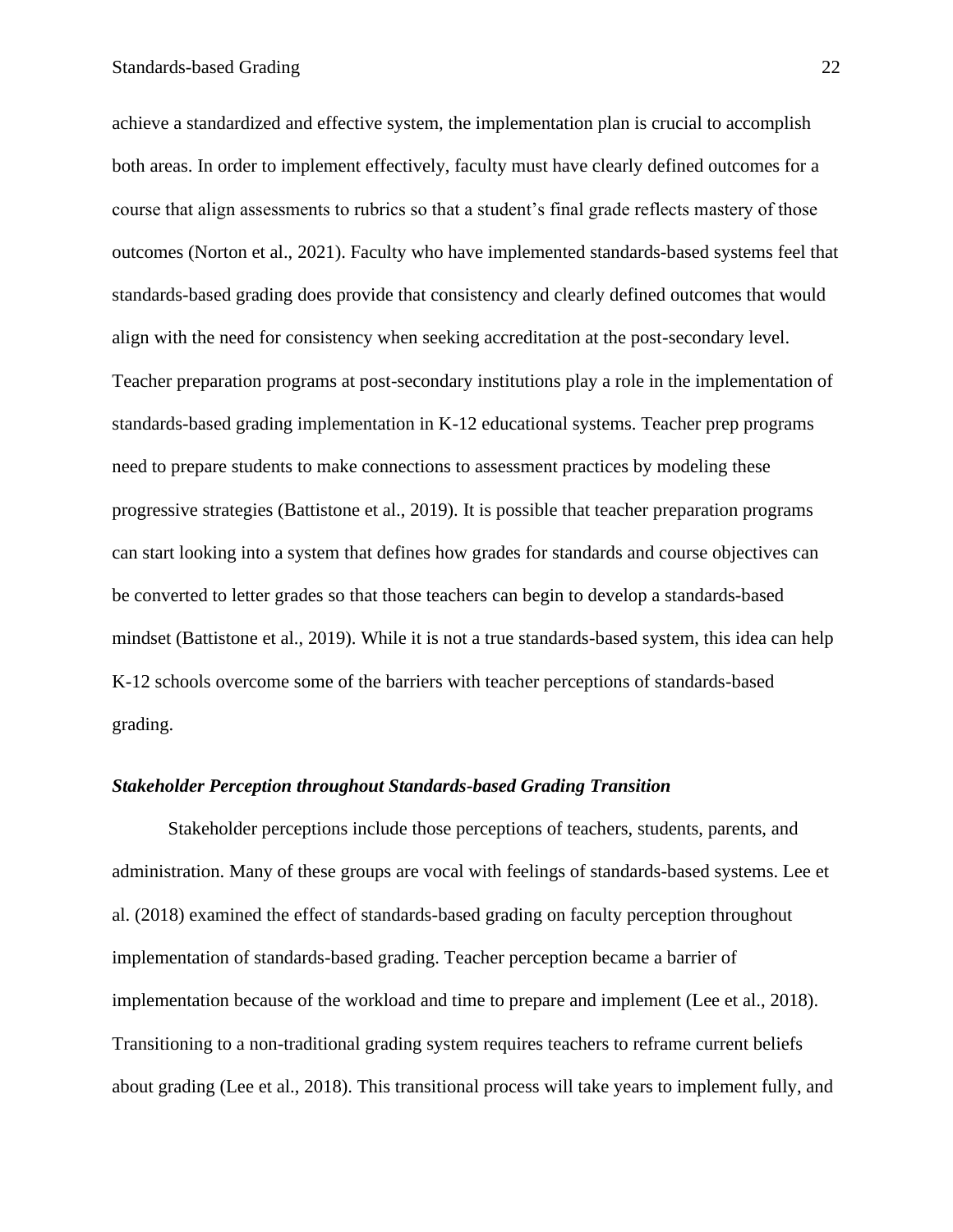educational systems need to expose teachers to this shift in mindset as early as possible in their careers. Teachers were better prepared for their teaching placements if they had student teaching placements that engaged in authentic ways with grading and assessing student work (Battistone et al., 2019).

Teachers who have implemented standards-based systems note that best practices are clear and timely feedback so that students are able to self-evaluate (Lee et al., 2018). Faculty believe that by providing students with those elements the students become more self-regulated because they are able to make clear connections between grading and learning (Lee et al., 2018). Teachers who have transitioned to standards-based systems note that after developing clearly aligned assessments, it becomes much easier to analyze data, lesson plan, and differentiate instruction based on student needs (Knight & Cooper, 2019). Desimone's (2013) study found that teachers in standards-based systems feel they pay more attention to struggling learners and all learners when preparing instruction. Other teachers note that they like that standards-based grading gives freedom to students to demonstrate proficiency however they want as long as the work related to the standards that are assessed (Knight & Cooper, 2018). Desimone (2013) found that teachers feel that standards-based grading forces teacher teams to begin looking at gaps in student achievement and using the data to drive teachers in their respective classrooms. Students who have learned within a standards-based system often recognize positive shifts within their own classrooms as well. Buckmiller et al. (2017) collected qualitative data on student perceptions at the post-secondary level which found that students felt instructors gave them more freedom rather than choosing the projects they complete which allowed them to demonstrate their understanding in a way that was less repetitive and provided a true picture of understanding.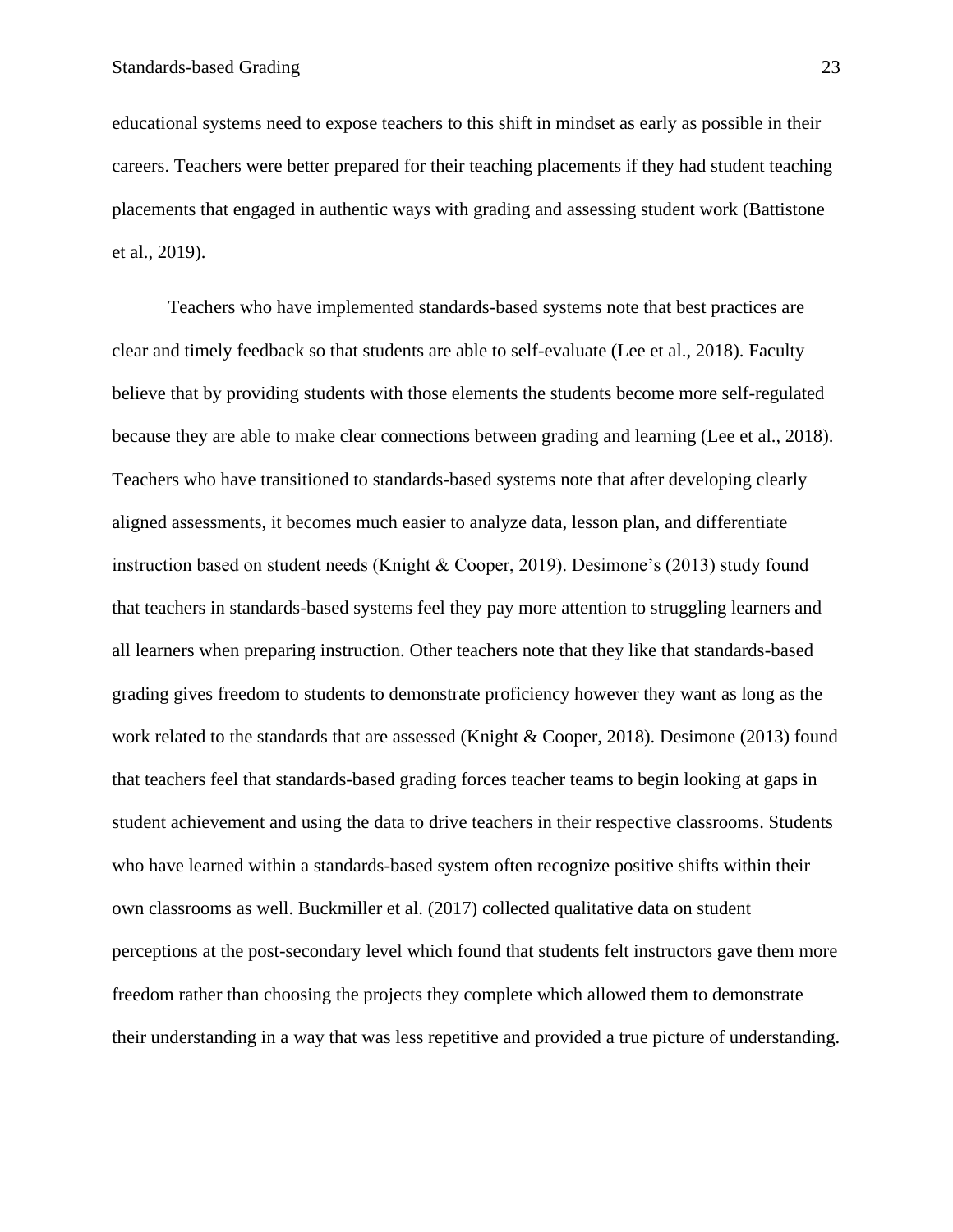Many K-12 districts move to a standards-based system without preparing for the shift in grading by first preparing stakeholders with knowledge of the system. Townsley et al. (2019) conducted a study to understand principal perception of standards-based implementation and found that administrators need to influence key teacher leaders with shared understanding of the standards-based system in order to implement the system successfully. Administrators should consider focus groups with stakeholders to understand better the benefits and drawbacks of standards-based grading (Townsley et al., 2019). The study also noted that the biggest barriers that administration came across were parent resistance, preference of traditional systems, and the resistance of the lack of transition to post-secondary schooling (Townsley et al., 2019). Zimmerman (2020) also noted that stakeholders perceived a lack of buy-in from students and faculty as a barrier of implementation of standards-based grading.

Parents need to be informed of the system in order to understand how the shift from traditional grading to standards-based grading will change because they are crucial stakeholders (Schimmer, 2019). Parents need to know what standards-based grading is, but more importantly why and how the grading system works, which is where many administrators fall short when implementing standards-based systems (Schimmer, 2019). Students are also a key stakeholder, and in many studies students seem to prefer standards-based grading to a traditional grading system. Zimmerman (2020) found that students preferred standards-based practices because they appreciate the control of their own learning through the use of feedback and tools that standardsbased systems provides. In the same study, students also noted that they did not have to do all of the unnecessary work for a grade (Zimmerman, 2020). While many stakeholder groups perceive negative effects of barriers, much of the data and research collected shows that there is a positive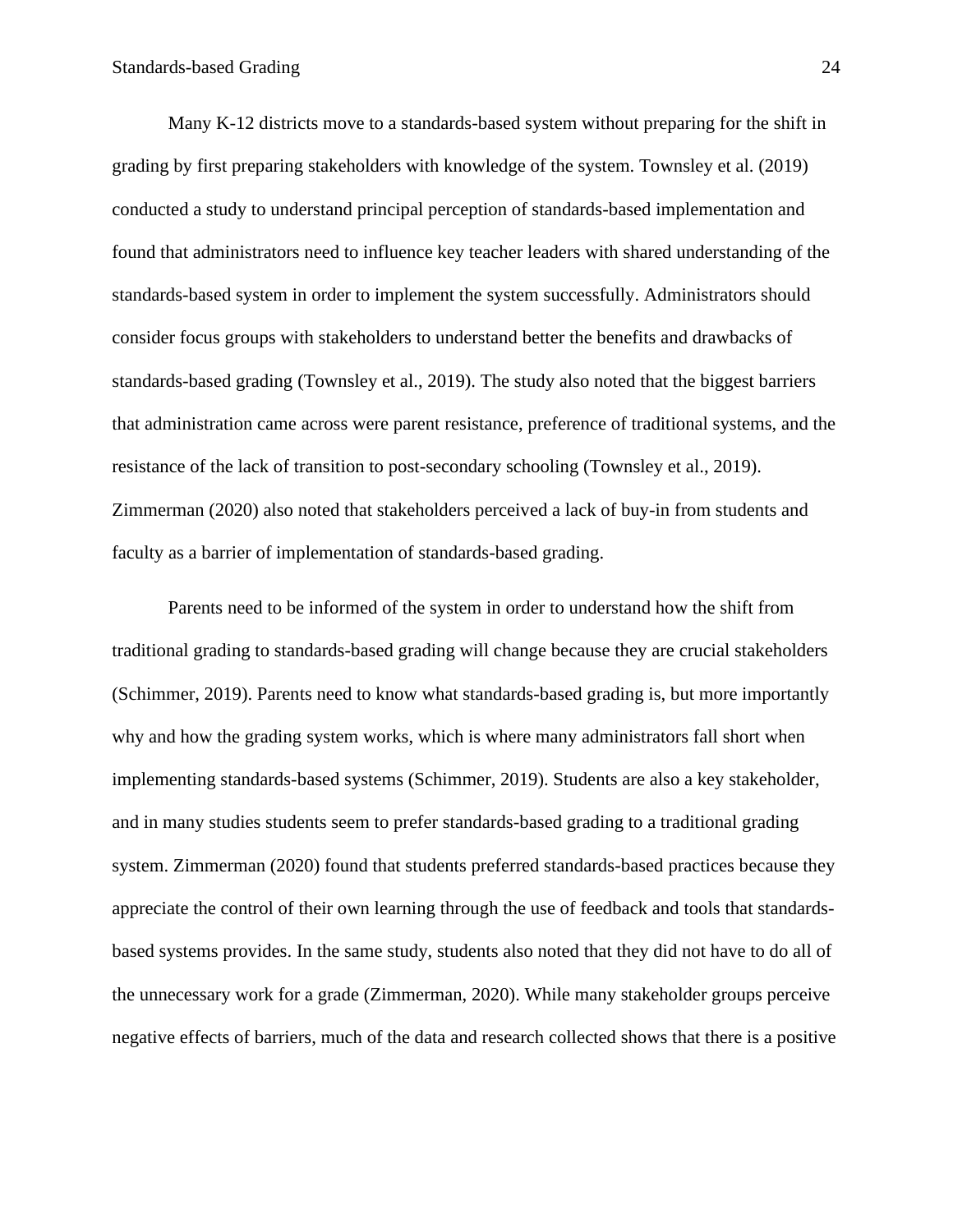perception from teachers, students, and administration; the disconnect in positive perception is parents.

#### <span id="page-25-0"></span>**Future Research**

Much of the research that exists to support the effectiveness of standards-based grading versus traditional grading systems is qualitative data that looks at stakeholder perceptions. Qualitative data that is collected exists relies heavily upon experience, which is impacted by the effectiveness of implementation as well as effectiveness of teachers. There is little quantitative data to support the implementation of a standards-based system with long-term effects. Research is also lacking for teachers who are ready to implement a standards-based system in their own classroom but are unable to implement because of the confines of their district grading policy. Schimmer (2016) highlights a conversion for scores to compute to a percentage system but a conversion system should only be used when compromising between theory and practice with a standards-based system. Knight and Cooper (2019) note that the lack of evidence on the effects of standards-based grading makes it difficult for administration to close the gap between recommended grading practices and stakeholders' beliefs of grading systems. Future research should study how teachers can implement the effective standards-based strategies, such as better communicated grades, within a traditional grading system. Data should be collected to find out if traditional grading systems can implement the same quality communication of grades that standards-based systems have.

Future research should engage in analysis of data on the long-term effects so that administrators at both the high school and the post-secondary levels can begin to close the gap between theory and practice. Much of current research compares traditional classrooms to standards-based counterparts, or data from a traditional system compared to the same schools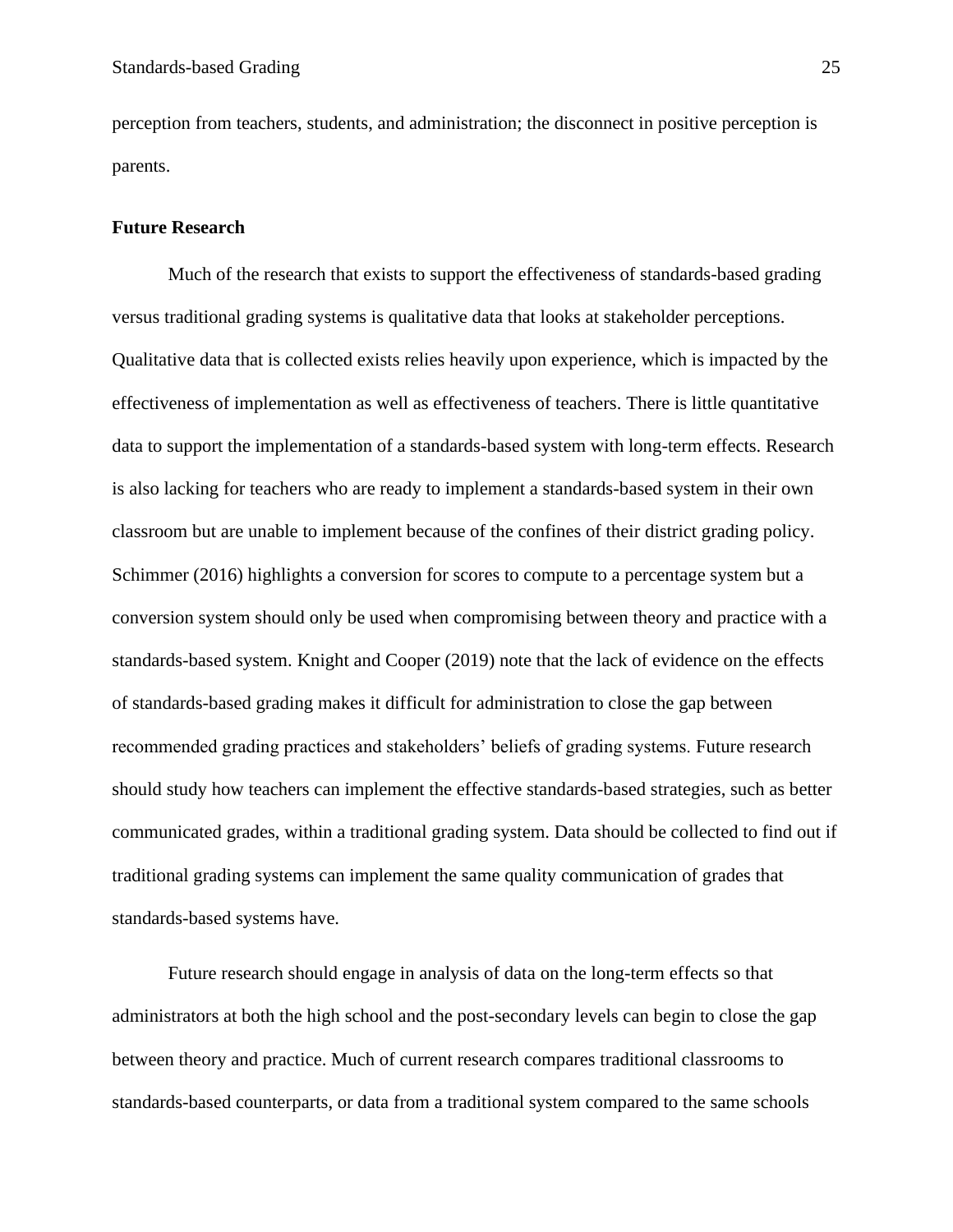after implementing a standards-based system (Schoen, et al., 2003). While this data gives a great comparison of standards-based systems to traditional systems, it lacks evidence of the long-term effects because it only highlights short-term effects of the shift in grading systems. Future research also needs to close the gap in data collected in Career and Technical classes and other elective areas. Much of current research revolves around core classrooms such as math and English due to the core access to state/comprehensive testing data available for quantitative data.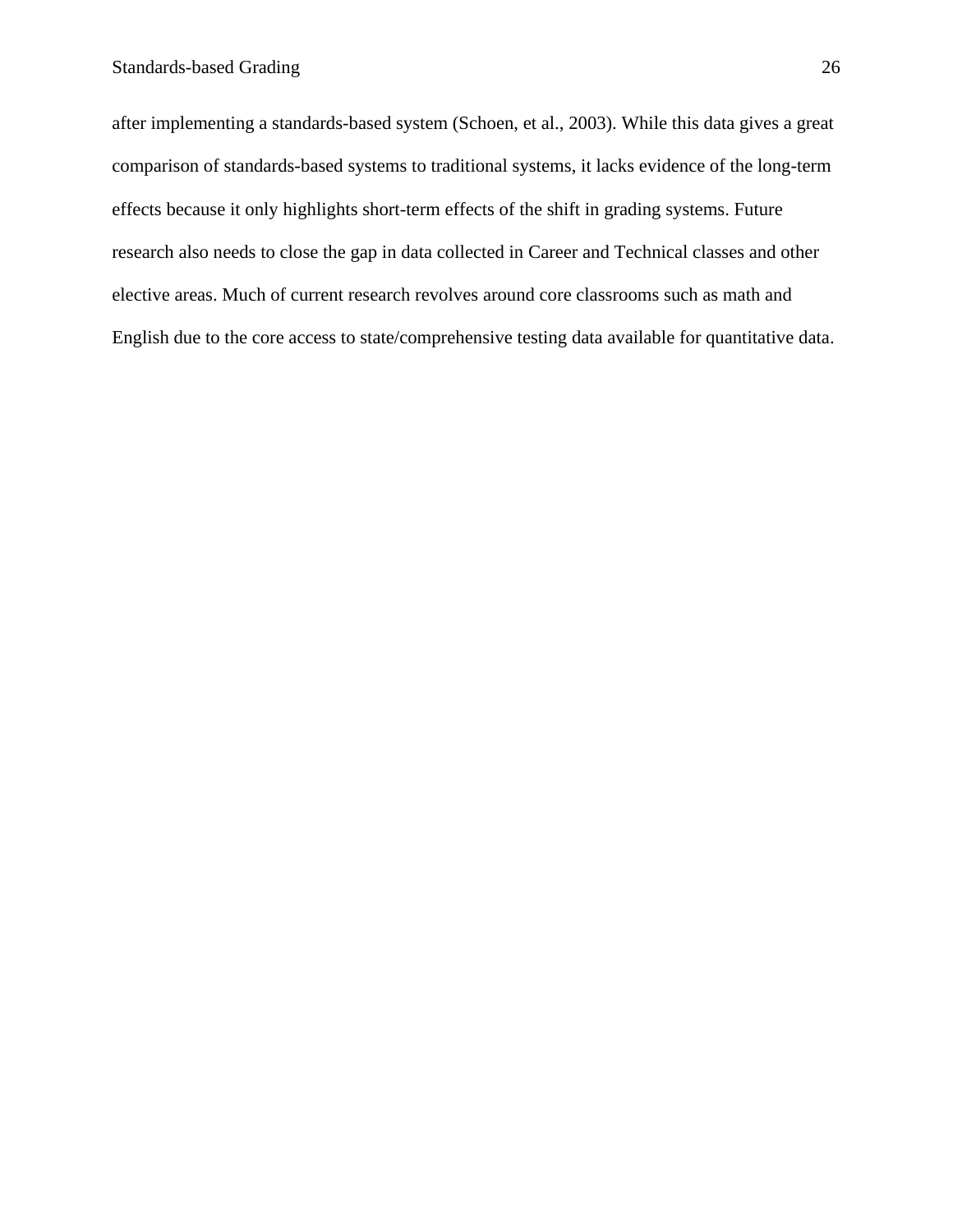#### **Conclusion**

<span id="page-27-0"></span>The goal of this literature review was to analyze the implementation of standards-based systems at the secondary level and determine if standards-based grades can translate for students who are planning to pursue education at the post-secondary level. Grading homework is a common factor that allows for better communicated grades and also keeps grades from becoming inflated, which makes homework grading a crucial element of standards-based grading. When looking at crucial elements of standards-based practices, grading homework is a common factor that allows for more effectively communicated grades and keeps grades from being inflated. Standards-based grading also redefines accountability through the separation of behavior grades from academic grades. By implementing those elements, teachers are better able to communicate the meaning of a grade to students and parents.

Research shows several positive effects after implementing standards-based practices. Data recognizes a positive correlation between standards-based grading and test scores. Students at the secondary as well as the post-secondary level show a positive perception of standardsbased grading systems. Teachers also perceive standards-based practices as a positive shift in grading practice because of the quality communication with students that it facilitates. Many teachers also recognize the positive effects on their classroom instruction after implementing standards-based practices. The shift in mindset causes teachers to focus more on gaps in student learning and look at ways to better assess students.

Standards-based systems are continuing to be implemented at both the secondary and post-secondary level. According to research, stakeholders at both levels have positive perceptions of implementation. Oftentimes, district policies, stakeholder pushback, and lack of consistency for college-bound students are holding schools back from implementing standards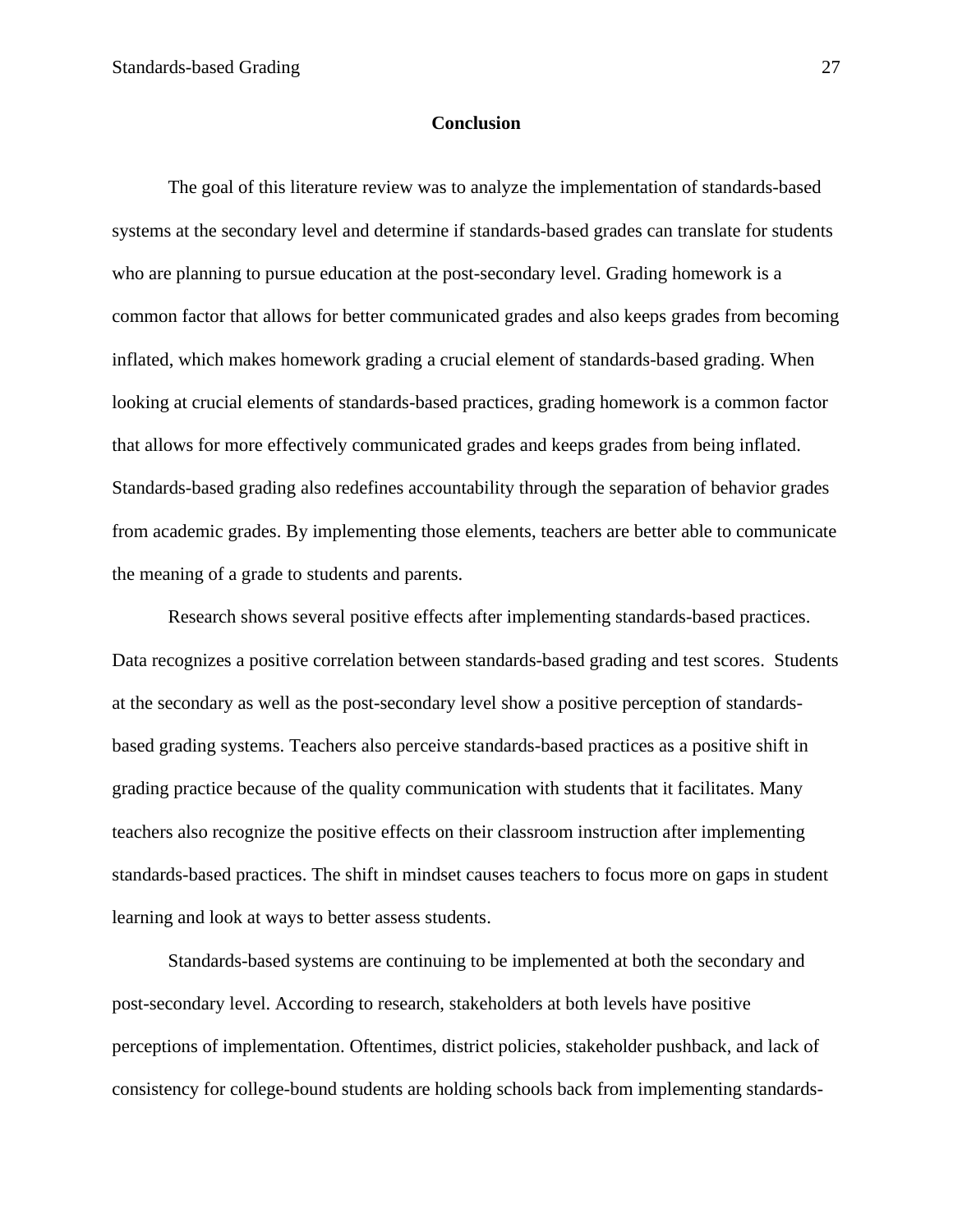based principles. Research presented shows that there are several post-secondary schools that are beginning to look at the transition to more effective grading practices, but secondary schools also need to begin to implement the practices more effectively in order to create a shift in grading mindset for stakeholders. While parents use post-secondary grading practices as a pushback for standards-based policies, research shows that other faculty and students show positive perceptions of the effectiveness of standards-based grading. Because of this positive shift in mindset, standards-based grading is now being implemented beyond secondary classrooms.

Upon review of implementation at the secondary and post-secondary levels, data showed there is disconnect between our current educational grading mindset and the mindset necessary for a standards-based grading system. Teacher preparation programs at the post-secondary level are key in preparing teachers for the shift in belief about what grading practices entail in order to begin shifting student mindset on what grades represent. Educational systems from K-12 and post-secondary need to do a better job of providing consistency in practice across all levels for quality implementation of standards-based mindset and practices. Standards-based practices provide quality communication and a positive mindset of learning for students. The shift to standards-based grading does not require teachers to drastically change their grading practices, but rather naturally transition to a mindset that reforms our idea of how grades are communicated (Schimmer, 2016). This review shows that there is a need to improve grading practices, but that those elements may also be implemented in a traditional system to better communicate grades to students. By implementing standards-based practices more effectively at the secondary and postsecondary levels, we can begin to see a shift in both learning and teaching practices at both levels.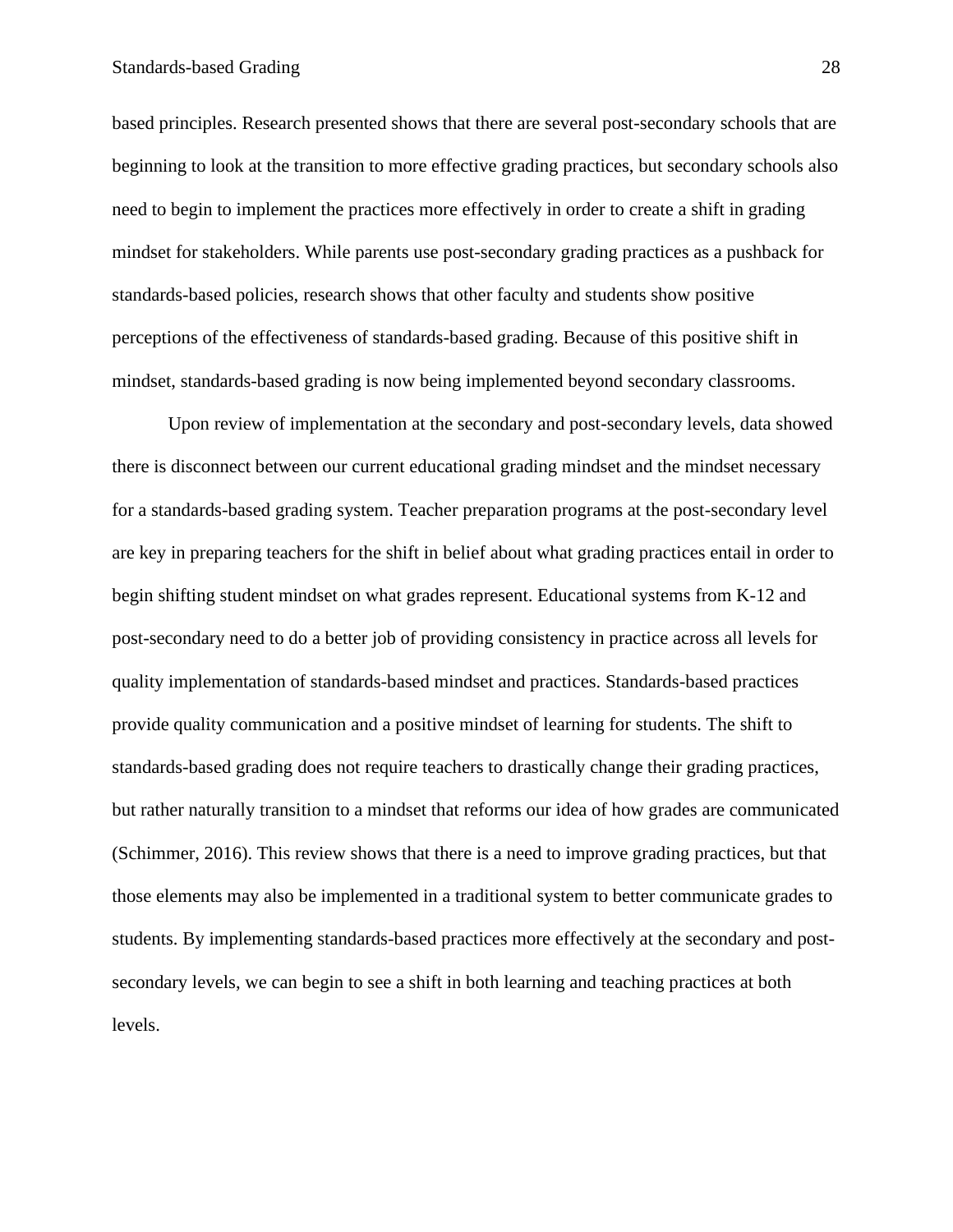#### **References**

- <span id="page-29-0"></span>Adams, C. M., Forsyth, P. B., Ware, J., & Mwavita, M. (2016). The informational significance of A–F school accountability grades. *Teachers College Record*, 118(7), 1-31.
- Akinde, O. A. (2020). A graduate education program's look at grading*. Educational Research and Reviews*, 15(3), 104-114. https://doi.org/10.5897/ERR2019.3782
- Battistone, W., Buckmiller, T., & Peters, R. (2019). Assessing Assessment Literacy: Are new teachers prepared to assume jobs in school districts engaging in grading and assessment reform efforts? *Studies in Educational Evaluation*, 62, 10–17. https://doi.org/10.1016/j.stueduc.2019.04.009
- Buckmiller, T., Peters, R., & Kruse, J. (2017). Questioning Points and Percentages: Standards-Based Grading (SBG) in Higher Education. *College Teaching*, 65(4), 151–157. https://doi.org/10.1080/87567555.2017.1302919
- Desimone, L. M. (2013). Teacher and administrator responses to standards-based reform. *Teachers College Record*, 115(8), 1-53.
- Diefes-Dux, H. A. (2019). Student self-reported use of standards-based grading resources and feedback. *European Journal of Engineering Education*, 44(6), 838–849. https://doi.org/10.1080/03043797.2018.1483896
- Gershenson, S. (2020). End the "Easy A": Tougher grading standards set more students up for Success. *Education Next, 20*(2), 18-24.
- Griffin, R., & Townsley, M. (2021). Points, points, and more points: High school grade inflation and Deflation when homework and employability scores are included. *Journal of School Administration Research and Development*, 6(1), 1-11.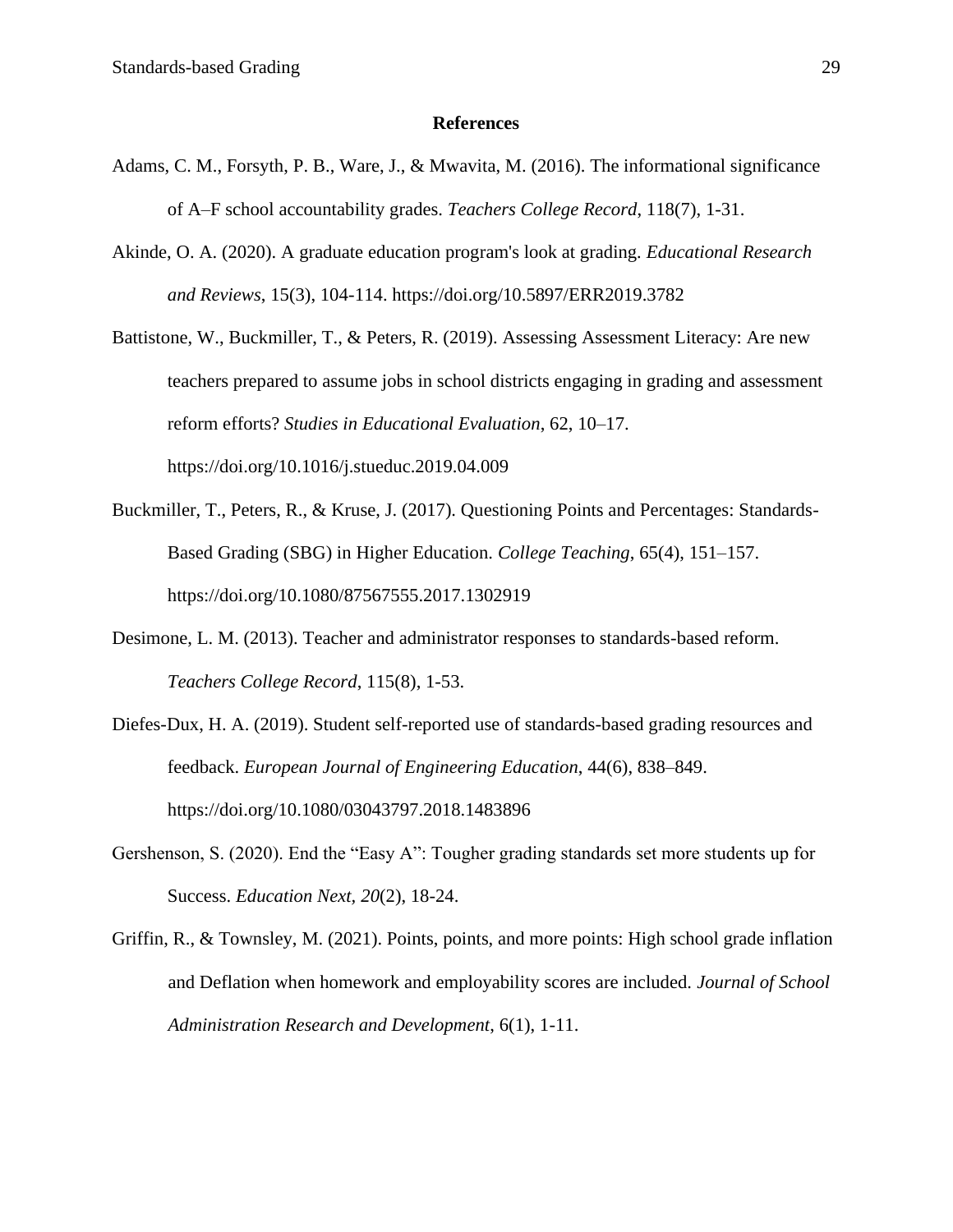- Guskey, T. R., Townsley, M., & Buckmiller, T. M. (2020). The Impact of Standards-Based Learning: Tracking High School Students' Transition to the University. *NASSP Bulletin*, 104(4), 257–269. https://doi.org/10.1177/0192636520975862
- Knight, M., & Cooper, R. (2019). Taking on a New Grading System: The Interconnected Effects of Standards-Based Grading on Teaching, Learning, Assessment, and Student Behavior. *NASSP Bulletin*, 103(1), 65–92. https://doi.org/10.1177/0192636519826709
- Lee, E., Carberry, A. R., Diefes-Dux, H. A., Atwood, S. A., & Siniawski, M. T. (2018). Faculty perception before, during and after implementation of standards-based grading. *Australasian Journal of Engineering Education*, 23(2), 53–61. https://doi.org/10.1080/22054952.2018.1544685
- Lehman, E., De Jong, D., & Baron, M. (2018). Investigating the relationship of standards-based grades vs. traditional-based grades to results of the Scholastic Math Inventory at the middle school level. *Educational Leadership Review of Doctoral Research*, 6, 1-16.
- Lundahl, C., Hultén, M., & Tveit, S. (2017). The power of teacher-assigned grades in outcomebased education. *Nordic Journal of Studies in Educational Policy*, *3*(1), 56-66.
- Marbouti, F., Diefes-Dux, H. A., & Madhavan, K. (2016). Models for early prediction of at-risk students in a course using standards-based grading. *Computers and Education*, 103, 1–15. https://doi.org/10.1016/j.compedu.2016.09.005
- Norton, M. N., Quayle, T., Cantwell, S., Barra, J., Chapman, H. J., & Chan, J. (2021). Students and faculty perceptions of standards-based grading for clinical education. *Teaching and Learning in Nursing*, 16(1), 16–23. https://doi.org/10.1016/j.teln.2020.08.002
- Peters, R., & Buckmiller, T. (2014). Our grades were broken: Overcoming barriers and challenges to implementing standards-based grading. *Journal of Educational Leadership*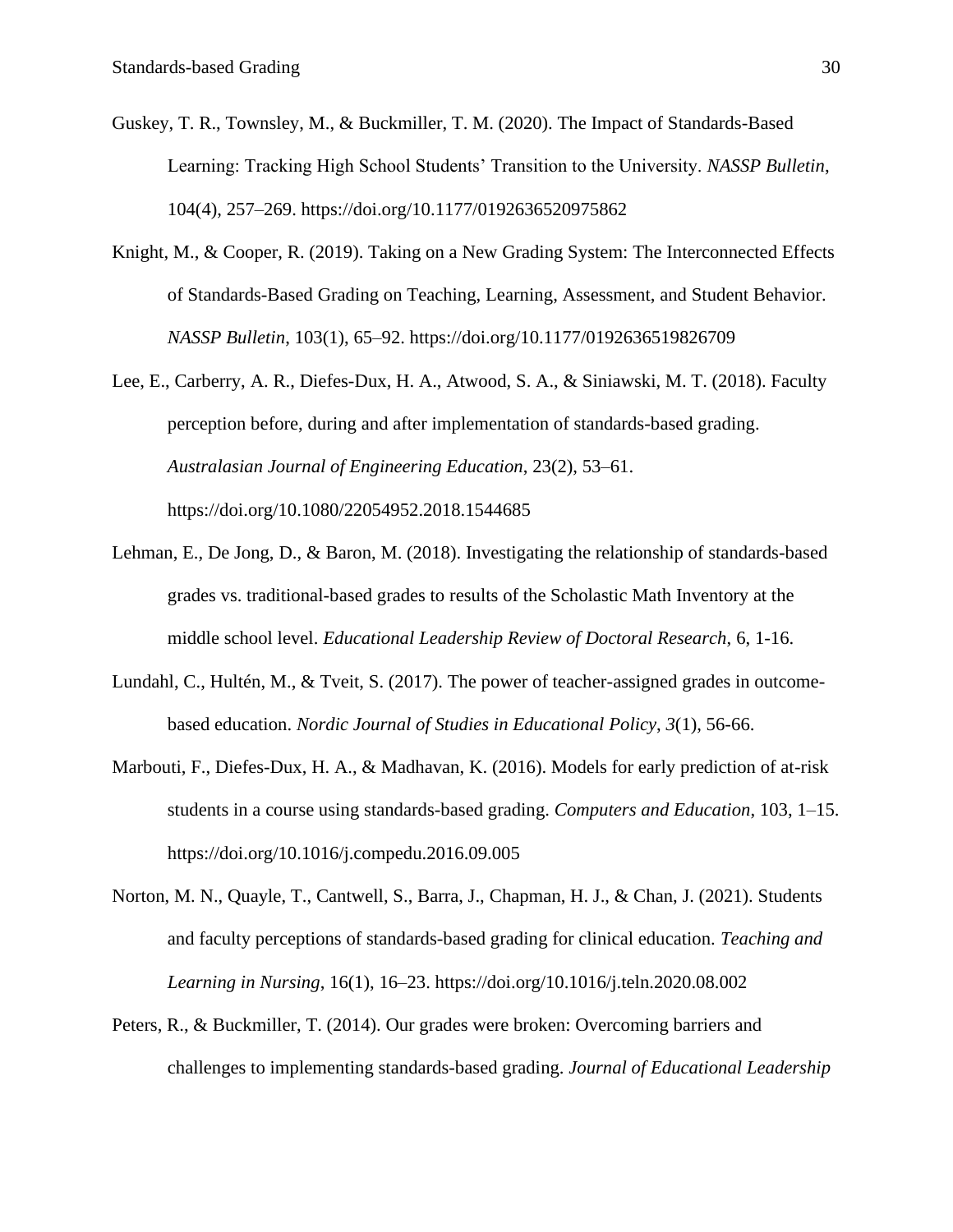*in Action*, 2(2), 1-26. https://www.lindenwood.edu/academics/beyond-theclassroom/publications/journal-of-educational-leadership-in-action/all-issues/previousissues/volume-2-issue-2/our-grades-were-broken-overcoming-barriers-and-challenges-toimplementing-standards-based-grading/

- Peters, R., Kruse, J., Buckmiller, T., & Townsley, M. (2017). "It's just not fair!" Making sense of secondary students' resistance to a standards-based grading. *American Secondary Education*, 45(3), 9-28.
- Pollio, M., & Hochbein, C. (2015). The association between standards-based grading and standardized test scores as an element of a high school reform model. *Teachers College Record*, 117(11), 1-28.
- Sadik, A. M. (2011). A standards-based grading and reporting tool for faculty: Design and implications. *Journal of Educational Technology*, 8(1), 46-63.
- Scarlett, M. H. (2018). "Why did I get a C?": Communicating student performance using standards-based grading*. InSight: A Journal of Scholarly Teaching*, 13, 59-75.
- Schimmer, T., Hillman, G., & Stalets, M. (2018). *Standards-based learning in action : moving from theory to practice*. Solution Tress Press.
- Schoen, H. L., Cebulla, K. J., Finn, K. F., & Fi, C. (2003). Teacher Variables That Relate to Student Achievement When Using a Standards-Based Curriculum. *Journal for Research in Mathematics Education*, *34*(3), 228–259. https://doi.org/10.2307/30034779.
- Tierney, R. D., Simon, M., & Charland, J. (2011). Being Fair: Teachers' Interpretations of Principles for Standards-Based Grading. *The Educational Forum, 75*(3), 210-227.